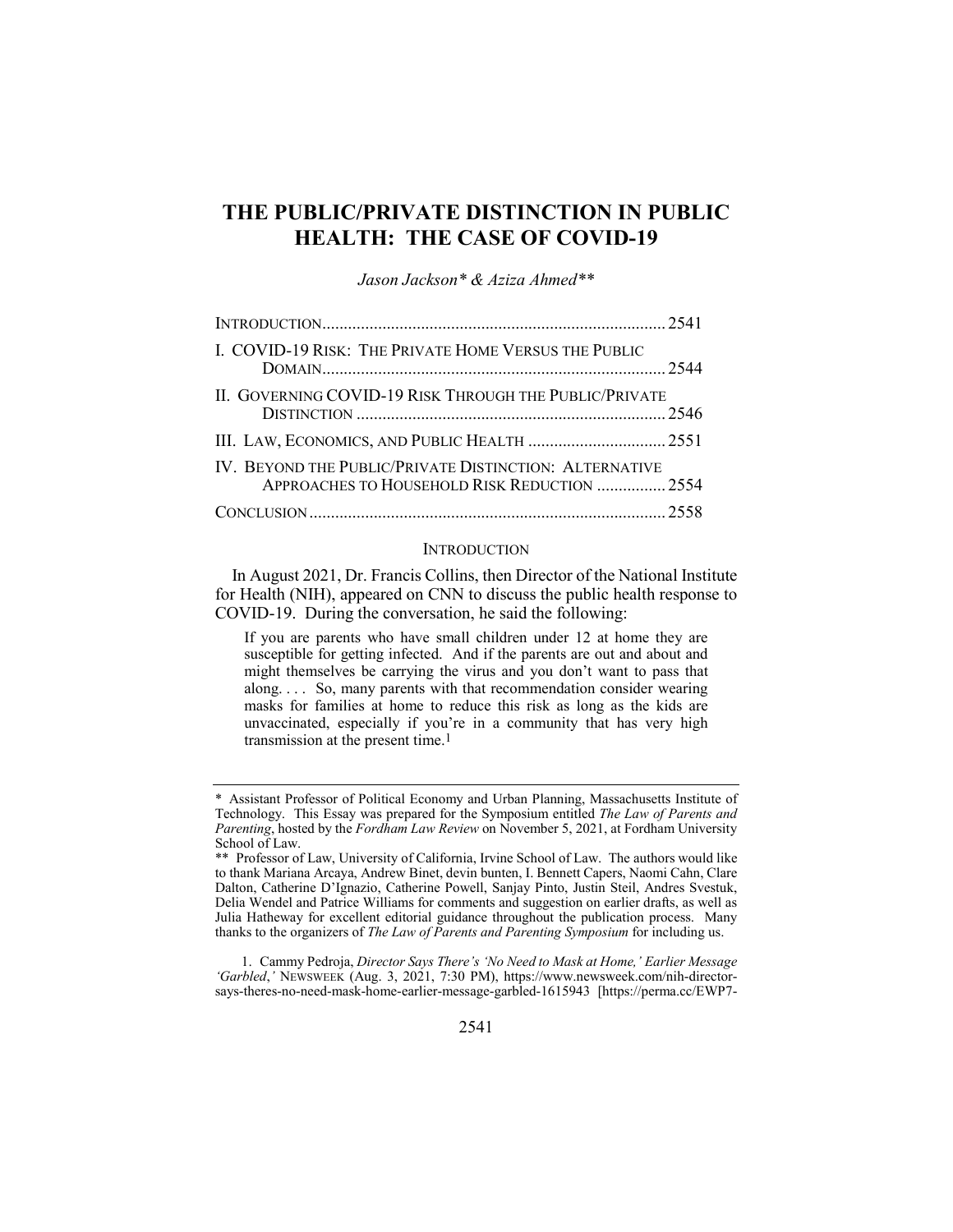His comments caused a furor. Senator Rand Paul appeared on Fox News criticizing the director for his comments.2 Rand Paul, speaking on Fox News, called the recommendation "utterly without scientific evidence."3

The strong reaction led to a quick response from Collins. He tweeted on August 3, 2021: "Let me clarify the masking message that I garbled on @NewDay this morning. Vaccinated parents who live in communities with high COVID-19 transmission rates should mask when out in public indoor settings to minimize risks to their unvaccinated kids. No need to mask at home."<sup>4</sup> He thus apologized for his supposed error.<sup>5</sup>

2*. See Rand Paul Hits NIH Director for Mask-at-Home Comments: How Can People Who Are So Smart Say Such Stupid Things?*, FOX NEWS (Aug. 3, 2021, 10:20 PM), https://www.foxnews.com/media/rand-paul-nih-director-mask-comments [https://perma.cc/ 8DVY-DYNQ].

3*. Id.* Somewhat ironically, the outcry from conservatives over Collins's comments was preceded by another controversial incident a few days earlier, when Surgeon General Vivek Murthy was (wrongly) accused via the Republican National Committee Twitter account of saying that "vaccinated parents should wear masks at home with their kids and outside," prompting Murthy's communications director to clarify to CNN that "[w]hat the Surgeon General said is that parents of unvaccinated kids can wear masks in public places to avoid bringing infection home to their kids . . . so they don't have to wear masks at home with their kids." Pedroja, *supra* note 1. These incidents highlight the deeply politicized nature of the COVID-19 public health response.

4. Lawrence A. Tabak (@NIHDirector), TWITTER (Aug. 3, 2021, 4:45 PM),<br>:://twitter.com/NIHDirector/status/1422654529087189000 [https://perma.cc/839Ghttps://twitter.com/NIHDirector/status/1422654529087189000 N7DL].

5*. See Francis Collins to Step Down as Director of the National Institutes of Health*, NAT'L INST. HEALTH (Oct. 5, 2021), https://www.nih.gov/news-events/news-releases/franciscollins-step-down-director-national-institutes-health [https://perma.cc/W8KN-9G39]. Dr Collins announced his retirement from the NIH just two months later on October 5, 2021, ending his tenure as the longest serving presidentially appointed NIH Director. *Id.* In a later interview with *Science*, Collins responded to a question on what he would not miss about being NIH Director:

I won't miss the nasty politics that unfortunately seem to surround a lot of what's happening right now as a reflection of the divisiveness in our country. I won't miss the slings and arrows being pitched at NIH, on the basis of political perspectives. I won't miss getting really horrible, hateful emails every time I show up on Fox News. And the things that they're quite comfortable saying about me and my family.

Jocelyn Kaiser, *'I Won't Miss the Nasty Politics.' Francis Collins Reflects on His Tenure at NIH*, SCIENCE (Dec. 20, 2021, 5:40 PM), https://www.science.org/content/article/i-won-t-<br>miss-nasty-politics-francis-collins-reflects-his-tenure-nih [https://perma.cc/62G9-4PAV]. miss-nasty-politics-francis-collins-reflects-his-tenure-nih Collins has since been named Scientific Advisor to President Joe Biden and Cochair of the President's Council of Advisors on Science and Technology as part of a move that the White House described as "doub[ling] down on science." *President Biden Announces OSTP Leadership*, THE WHITE HOUSE (Feb. 16, 2022), https://www.whitehouse.gov/briefingroom/statements-releases/2022/02/16/president-biden-announces-ostp-leadership/ [https://perma.cc/AXK7-6VXB].

BA67]*.* Collins's comment was an elaboration of an earlier comment in the interview when he said:

The recommendations are for kids under twelve that they avoid being in places where they might get infected which means recommendations of mask-wearing in schools and at home . . . Parents of unvaccinated kids should be thoughtful about this and the recommendation is to wear masks [at home] as well. I know that's uncomfortable, I know that seems weird, but that's the best way to protect your kids.

*Id.*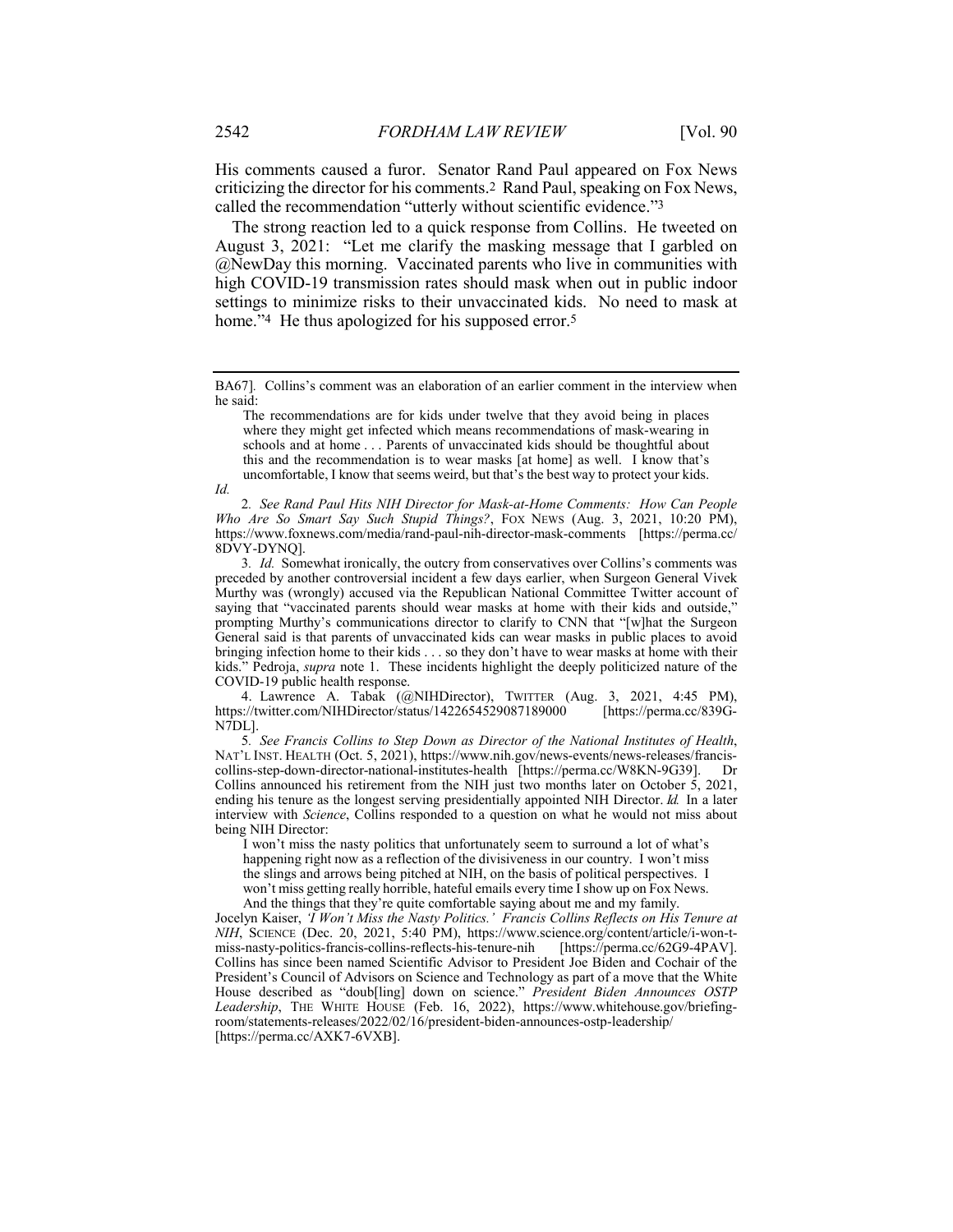While Collins's initial remarks were based on the possibility of adults getting infected while in public and then potentially transmitting the virus to their children at home, his correction presented the household as a COVID-19 risk-free zone. Yet, from the start of the pandemic, public health data have increasingly shown that essential workers, employed in contexts from nursing homes to meatpacking plants, faced high risk of exposure.6 If infected, these workers, who are disproportionately racial minorities, would unwittingly take COVID-19 home to their families and children.7 Thus, the home *is* a potential site of COVID-19 exposure and transmission. So why has there been resistance to developing public health interventions that would protect children and other adults in the domain of the home?

In this Essay, we argue that the paradigm of the public/private distinction is implicitly operating as a primary frame in the public health response to the pandemic. The public/private distinction is particularly evident in the guidance around masking and other risk-mitigation policies and advice issued by public health agencies. This public health approach reifies the notion of the home as an exceptional private space that exists outside of the possibility of COVID-19 transmission, obscuring the reality of the high risk of transmission in some households.8 We argue that the manifestation of the public/private distinction in the COVID-19 response is deeply raced and classed as it ignores the high risks borne by essential workers, who are disproportionately lower-income workers of color, *and their families*. The reality is that many essential workers could not follow the primary advice offered over the course of the pandemic to stay at home and thus bore disproportionate risk of contracting COVID-19 in the workplace and exposing family members at home.

The rest of this Essay is organized as follows. Part I describes how the primary public health response of stay-at-home orders was organized around a sharp differentiation between risk of transmission in the public sphere versus risk of transmission in the private domain of the home. Part II

<sup>6</sup>*. See* Charles A. Taylor et al., *Livestock Plants and COVID-19 Transmission*, 117 PROC. NAT'L ACAD. SCIS. 31,706, 31,706 (2020) ("[This] study suggests that, among essential industries, livestock processing poses a particular public health risk extending far beyond meatpacking companies and their employees.").

<sup>7.</sup> One study suggested that 87 percent of the people infected with COVID-19 in meatpacking plants were racial minorities. *See* Michelle A. Waltenburg et al., *Update: COVID-19 Among Workers in Meat and Poultry Processing Facilities—United States, April– May 2020*, 69 MORBIDITY & MORTALITY WKLY. REP. 887, 887 (2020); *see also* Jocelyn Frye, *On the Frontlines at Work and at Home: The Disproportionate Economic Effects of the Coronavirus Pandemic on Women of Color*, CTR. FOR AM. PROGRESS (Apr. 23, 2020), https://www.americanprogress.org/issues/women/reports/2020/04/23/483846/frontlines-

work-home [https://perma.cc/2CK3-ZABB]*;* Celine McNicholas & Margaret Poydock, *Who Are Essential Workers?: A Comprehensive Look at Their Wages, Demographics, and Unionization Rates*, ECON. POL'Y INST.: WORKING ECON. BLOG (May 19, 2020, 11:25 AM), https://www.epi.org/blog/who-are-essential-workers-a-comprehensive-look-at-their-wagesdemographics-and-unionization-rates/ [https://perma.cc/HX7C-JZ55].

<sup>8.</sup> There is an important parallel with what feminist philosopher Nancy Fraser has termed the "crisis of care." Nancy Fraser, *Contradictions of Capital and Care*, 100 NEW LEFT REV. 99, 99 (2016). This Essay returns to this topic in Part II.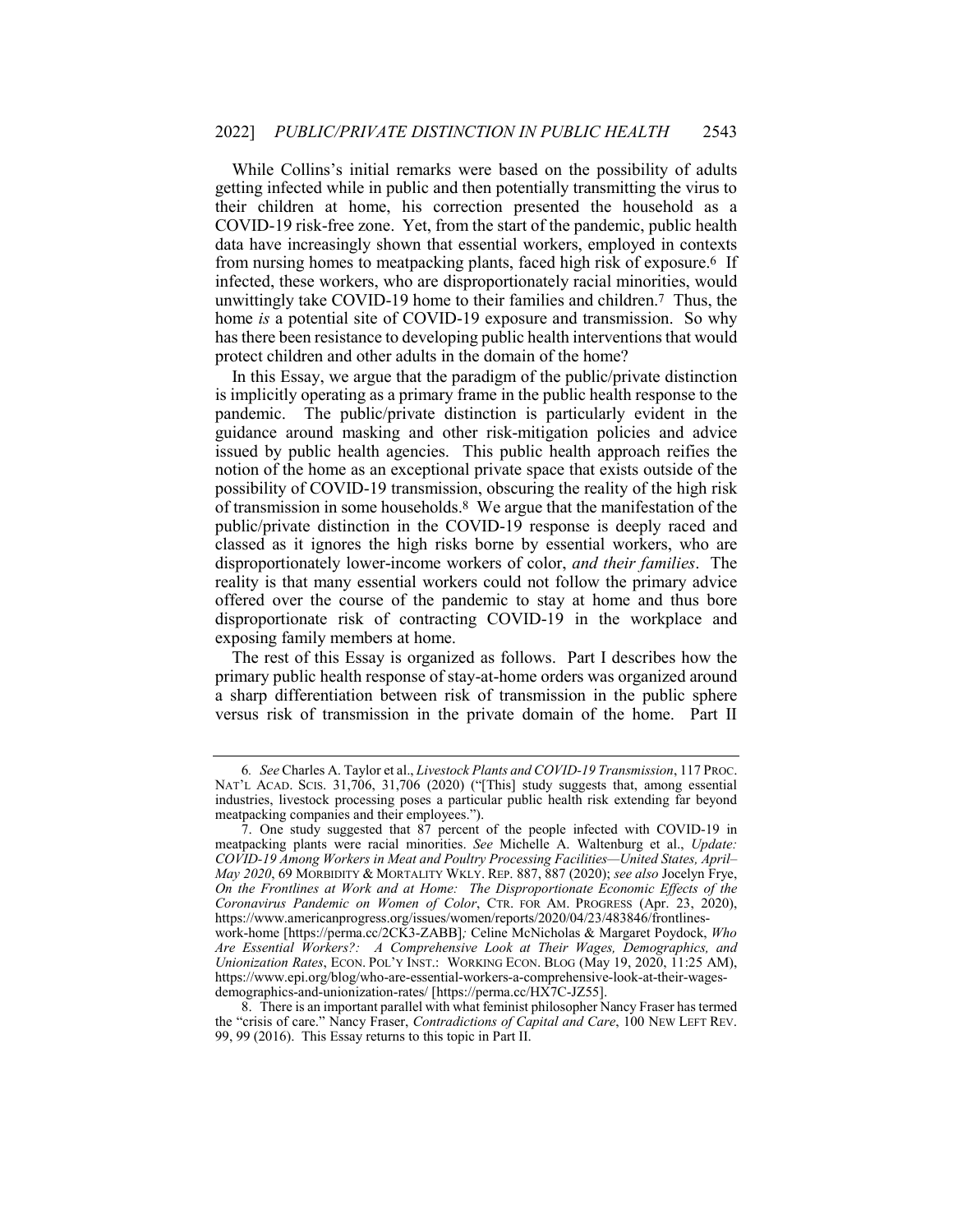elaborates the logic and history of the public/private distinction and the role it has played in structuring the governance of modern society. Part III shows how the public/private distinction has shaped the approach to understanding the household in neoclassical political economy and traces the way those ideas have had an imprint on public health law and policy. In Part IV, we move beyond the public/private distinction by turning our attention to commonsense public health policy measures that would contribute to decreased risk of COVID-19 transmission in the home, such as Dr. Collins's masking advice. Highlighting the simplicity of these responses not only offers pragmatic tips, but also serves to highlight how entrenched the public/private distinction has been in the response. Without this divide, these responses could have—and should have—been prioritized. This Essay then concludes with a brief discussion of the theoretical and policy implications of the preceding analysis.

### I. COVID-19 RISK: THE PRIVATE HOME VERSUS THE PUBLIC DOMAIN

Stay-at-home orders were one of the earliest actions taken by states as the threat of COVID-19 became clear. Between March 1 and May 31, 2020, forty-two states and territories announced mandatory orders to remain at home.<sup>9</sup> These stay-at-home orders ranged in terms of target population and area, with some being issued at the city or county level, while others were issued at the state level.10 For example, the California stay-at-home order, one of the first in the country, stated that "all individuals living in the State of California" should "stay home or at their place of residence except as needed to maintain continuity of operations of the federal critical infrastructure sectors."11 Most states implemented a list of essential services that could continue to operate during this time.12 As the Morbidity and Mortality Weekly Report (MMWR) from the Centers for Disease Control and Prevention (CDC) described, the idea was to reduce population movement in order to prevent close contact "among persons outside the household, potentially limiting exposure to persons infected with

<sup>9</sup>*. See* Amanda Moreland et al., *Timing of State and Territorial COVID-19 Stay-at-Home Orders and Changes in Population Movement—United States, March 1–May 31, 2020*, 69 MORBIDITY & MORTALITY WKLY. REP. 1198, 1198 (2020). For a discussion of the efficacy and impact of stay-at-home orders, see generally James H. Fowler et al., *Stay-at-Home Orders Associate with Subsequent Decreases in COVID-19 Cases and Fatalities in the United States*, PLOS ONE, June 10, 2021, at 1; Dhaval M. Dave et al., *When Do Shelter-in-Place Orders Fight COVID-19 Best?: Policy Heterogeneity Across States and Adoption Time* (Nat'l Bureau Econ. Rsch., Working Paper No. 27,901, 2020); Andrew I. Friedson et al., *Did California's Shelter in Place Order Work?: Early Coronavirus-Related Public Health Effects* (Nat'l Bureau Econ. Rsch., Working Paper No. 26,992, 2020).

<sup>10.</sup> For an example of a stay-at-home order at the city level, see N.Y.C. Exec. Order No. 103 (Mar. 25, 2020). For an example of a stay-at-home order at the state level, see Cal. Exec. Order No. N-33-20 (Mar. 19, 2020).

<sup>11.</sup> Cal. Exec. Order No. N-33-20 (Mar. 19, 2020).

<sup>12</sup>*. See, e.g.*, *id.* For example, the California executive order listed the essential services that would remain open: gas stations, pharmacies, food (grocery stores, farmers markets, food banks, convenience stores, takeout and delivery restaurants), banks, laundromats, and essential state and local government services. *Id.*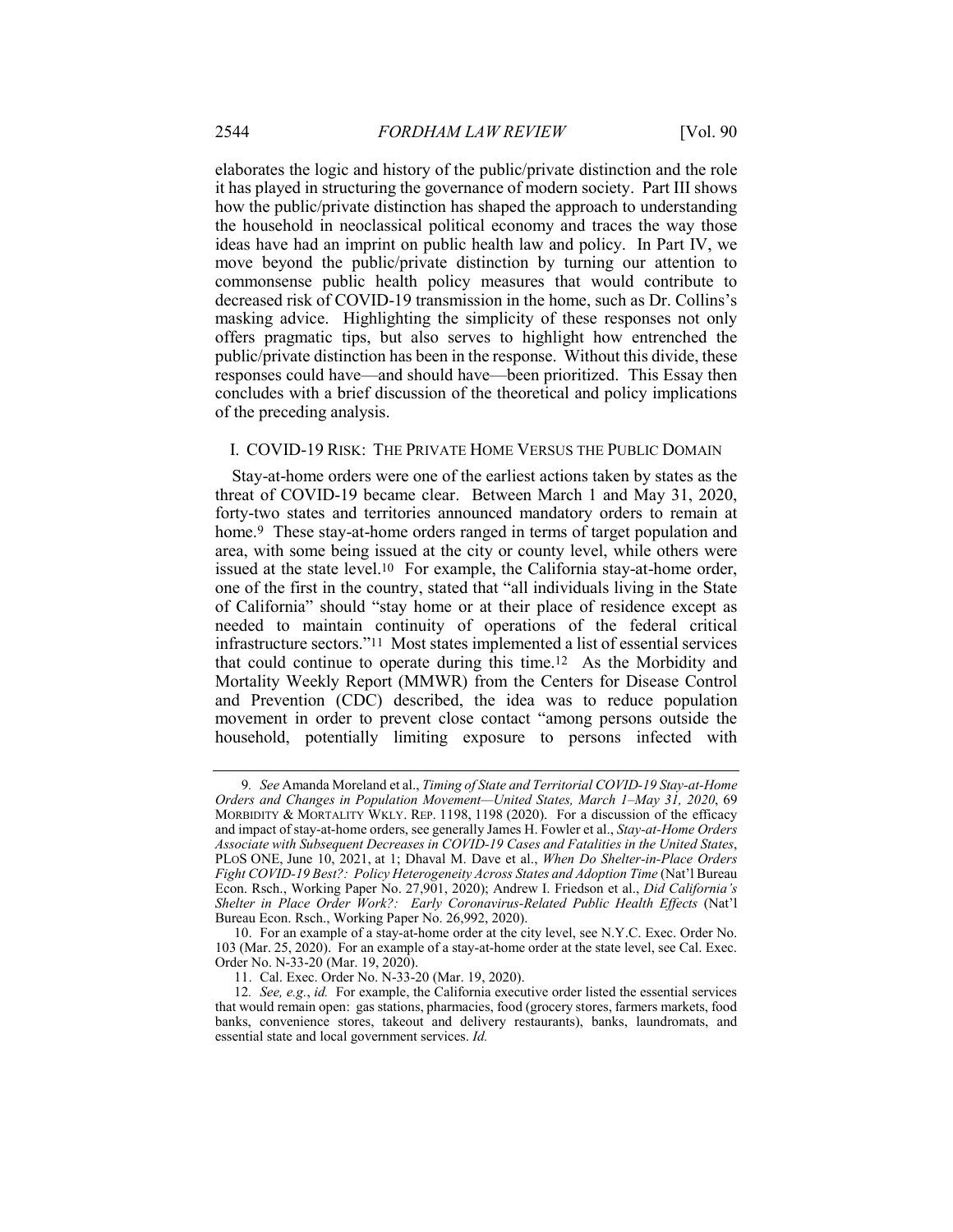SARS-CoV-2."13 The MMWR went on to say that "stay-at-home orders can help protect the public's health by limiting potential exposure to SARS-CoV-2 and reducing community transmission of COVID-19."14 The message was clear: while the public domain is a zone of risk, the home is a site of safety.

The logic of the stay-at-home orders was centered on an imagined family: a family that was at least middle-class, one in which remote work options were possible, in which childcare was available in the home during working hours, in which there was food security, and which was free from abuse or violence. Yet the effectiveness of the stay-at-home orders was challenged by the reality that many people could not stay at home. This was particularly true for essential workers, which included a range of people from those working in health-care facilities, like hospitals, to those working at meatpacking facilities, grocery stores, and doing "gig economy"–based food delivery.15 While physicians and nurses were rightly celebrated for bravely facing the risks of contracting COVID-19 while caring for the ill, in the shadows were the many (often people of color) who were also working in high-risk health-care settings as nursing aides, medical assistants, and janitorial staff.16 Similarly, the explosive growth of online delivery services during the pandemic was enabled by the growing class of precarious gig economy workers who took on this risky work, many having little choice to do so as a result of employment losses in other areas of work as the economy shut down.17 Further, as the pandemic unfolded, Americans learned of the thousands of workers who were occupying high-risk occupations in oft-overlooked nodes of essential supply chains—such as meatpacking plants—and who were contracting COVID-19 at alarming rates.18 Many of

<sup>13.</sup> Julie O'Donnell et al., *Vital Signs: Characteristics of Drug Overdose Deaths Involving Opioids and Stimulants—24 States and the District of Columbia, January–June 2019*, 69 MORBIDITY & MORTALITY WKLY. REP. 1190, 1199 (2020).

<sup>14.</sup> Moreland et al., *supra* note 9, at 1199.

<sup>15</sup>*. See* Cal. Exec. Order No. N-33-20 (Mar. 19, 2020) (noting that government facilities were deemed essential and hence, requiring workers to provide the services in question); Taylor et al., *supra* note 6, at 31,713 (discussing "aspects of large meat processing plants [that] render them especially susceptible to spreading respiratory viruses").

<sup>16</sup>*. See* Molly Kinder, *Essential But Undervalued: Millions of Health Care Workers Aren't Getting the Pay or Respect They Deserve in the COVID-19 Pandemic*, BROOKINGS INST. (May 28, 2020), https://www.brookings.edu/research/essential-but-undervaluedmillions-of-health-care-workers-arent-getting-the-pay-or-respect-they-deserve-in-the-covid-19-pandemic/ [https://perma.cc/M7U4-6YPA].

<sup>17</sup>*. See* Rebecca Henderson, *How COVID-19 Has Transformed the Gig Economy*, FORBES (Dec. 10, 2020, 10:18 AM), https://www.forbes.com/sites/rebeccahenderson/2020/12/10/ how-covid-19-has-transformed-the-gig-economy/ [https://perma.cc/Z7FV-TRQ2]*.*

<sup>18.</sup> The spread of COVID-19 in the meatpacking industry was an important topic within the U.S. House Select Subcommittee on the Coronavirus Crisis "amid evidence the plants were major spreaders of COVID-19 and that workers suffered unusually severe outbreaks." Leah Douglas, *Nearly 90% of Big US Meat Plants Had COVID-19 Cases in Pandemic's First Year–Data*, REUTERS (Jan. 14, 2022, 1:50 PM), https://www.reuters.com/business/nearly-90 big-us-meat-plants-had-covid-19-cases-pandemics-first-year-data-2022-01-14/

<sup>[</sup>https://perma.cc/2FDM-PNF4]. A Reuters report found that "[d]ata from meatpackers Tyson Foods . . . JBS, Cargill, Smithfield Foods and National Beef made public in October showed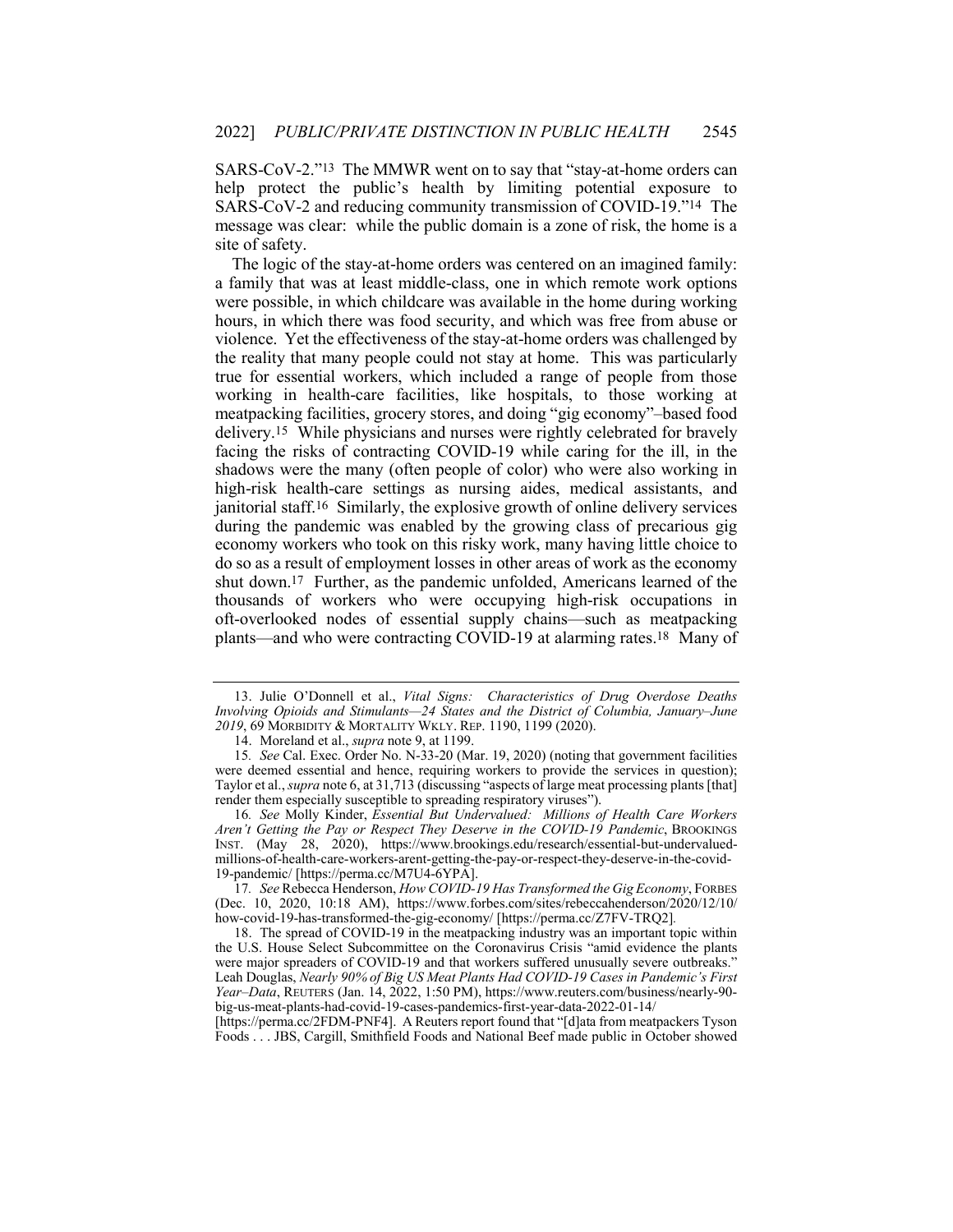these lower-income workers were undocumented immigrants of color who disproportionately lived in overcrowded households.19 As studies showed, these workplace exposures led to exposures in the home, placing the children and extended family members of those who worked in those settings at high risk of contracting COVID-19 at home.20

A paradox emerged, one which many of us witnessed in real time: while some families were able to abide by the stay-at-home orders and enjoy the zone of safety that it provided, for others the home increasingly became a site of COVID-19 transmission as some household members were forced to face the risks of working in the public domain to survive the precarious economic environment created by the pandemic.21

# II. GOVERNING COVID-19 RISK THROUGH THE PUBLIC/PRIVATE **DISTINCTION**

The high visibility of the racialized underclass that continued to face the risk of contracting COVID-19 in the public domain due to financial need, while others stayed home, has led to theorizing about why the public health response failed to take into account the needs of so many individuals and families.22 Scholars have offered a number of explanations for this paradox, ranging from structural racism and gender inequality to a public health infrastructure that does not adequately address the social determinants of health in the context of a fundamentally flawed social safety net.23 We have

*America Treats as Disposable*, N.Y. REV. (Apr. 27, 2020), https://www.nybooks.com/ daily/2020/04/27/the-essential-workers-america-treats-as-disposable/

[https://perma.cc/6HSL-7RDB]; Catherine Powell, *The Color and Gender of COVID: Essential Workers Not Disposable People*, THINK GLOBAL HEALTH (June 4, 2020), https://www.thinkglobalhealth.org/article/color-and-gender-covid-essential-workers-notdisposable-people [https://perma.cc/KB5A-XBJF].

22. The most recent U.S. Supreme Court decision striking down the Biden administration's Occupational Safety and Health Administration (OSHA) workplace vaccination mandate is yet another example of legal barriers to protecting the public health that are likely to exacerbate the disproportionate effects by race and class. Nat'l Fed'n of Indep. Bus. v. Dep't of Labor, Occupational Safety & Health Admin., No. 21A244 (U.S. Jan. 13, 2022) (per curiam)**.**

23*. See generally* Catherine Albiston & Catherine Fisk, *Precarious Work and Precarious Welfare: How the Pandemic Reveals Fundamental Flaws of the U.S. Social Safety Net*, 42 BERKELEY J. EMP. & LAB. L. 257 (2021) (highlighting the catastrophic effects of the employment-based social insurance system in the United States on inequality by race, class,

<sup>59,000</sup> cases of COVID-19 and 269 deaths among their workers between March 2020 and Feb. 1 2021. Both figures were around *three times* higher than previous estimates." *Id.*

<sup>19.</sup> Mariana C. Arcaya et al., *Rising Home Values and COVID-19 Case Rates in Massachusetts*, SOC. SCI. & MED., Nov. 2020, at 1, 4–5 ("Crowding, doubling up, homelessness, and taking on part-time work in jobs that carry COVID-19 exposure risk may help explain how rapidly increasing home values and unaffordable housing create geographic and social disparities in COVID-19 outcomes.").

<sup>20</sup>*. See generally* Taylor et al., *supra* note 6 (discussing risks in meatpacking).

<sup>21.</sup> See generally RAUL HINOJOSA-OJEDA ET AL., UCLAN. AM. INTEGRATION & DEV. CTR. & THE MEXICAN INSTITUTO NACIONAL DE ESTADÍSTICA Y GEOGRAFÍA, ESSENTIAL BUT DISPOSABLE: UNDOCUMENTED WORKERS AND THEIR MIXED-STATUS FAMILIES (2020), https://irle.ucla.edu/wp-content/uploads/2020/08/Essential-Undocumented-Workers-Finalw-Cover.pdf [https://perma.cc/MWJ8-DJA8]; Maeve Higgins, *The Essential Workers*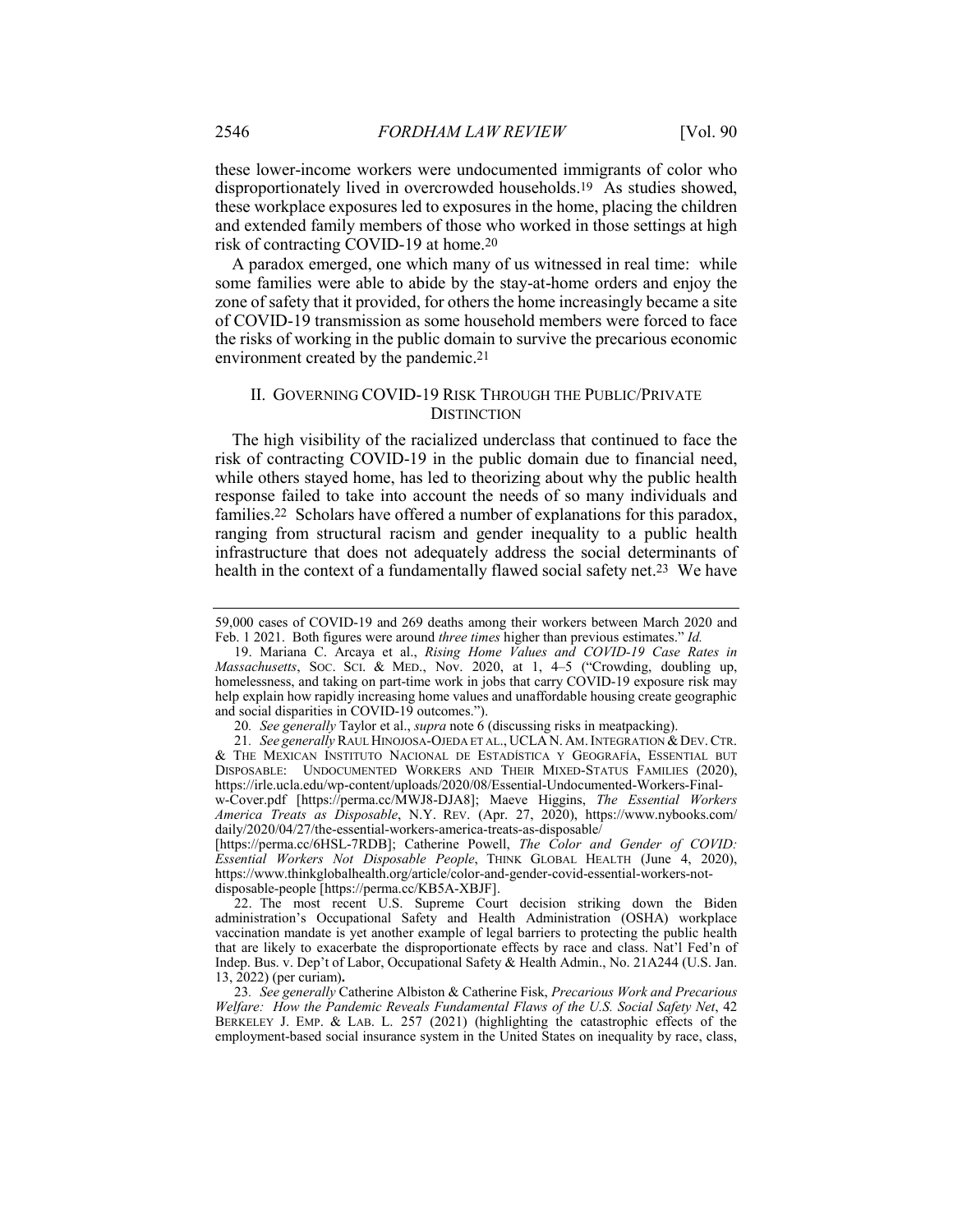also contributed to this growing literature, arguing in a recent article that the centrality of individual risk and personal responsibility in the American response to the COVID-19 pandemic privileges individual behaviors over the structural vulnerabilities that produce racially inequitable health outcomes.24

This Essay builds on our earlier work by identifying an additional subterranean logic that guides the flawed public health response and obscures necessary interventions. We argue that public health is guided by the logic of the public/private distinction. Following family law scholar Frances Olsen, we describe how the public/private distinction operates in public health governance as a "structure of consciousness": 25 "a shared vision of the social universe that underlies a society's culture and also shapes the society's view of what social relationships are 'natural' and, therefore, what social reforms are possible."26 Olsen posits that the core of this distinction is the imagined dichotomy between the sphere of the market and the sphere of the family.27 We likewise argue that this market-family dichotomy is at

24*. See generally* Aziza Ahmed & Jason Jackson, *Race, Risk and Personal Responsibility in the Response to COVID-19*, 121 COLUM. L. REV. F. 47 (2021). We argued that the ideology of personal responsibility that is characteristic of neoliberalism places the onus for risk mitigation on individual action rather than on the social and legal determinants of health. We describe the conceptual frameworks on which the personal responsibility approach to public health rests. *Id.* By emphasizing individual actions over structural responses, we describe how public health agencies such as the CDC have failed to take in to account the circumstances of the millions who live in multigenerational or overcrowded households, who are housing insecure or actually homeless, who do not have access to alternatives to public transportation, and who cannot influence their working conditions. *Id.* at 52. We showed how this individual responsibility public health approach is not idiosyncratic; it is a fundamental dimension of the wider move toward neoliberal techniques of societal governance. *Id.* at 49. Crucially, we argued that "[t]he idea that individuals made the decisions that controlled their health and destiny dovetailed with the market-oriented political and economic ideology of neoliberal governmentality that, through the 1980s and 1990s, was slashing public services funding across the board while promoting progress through individual entrepreneurship, hard work, and personal responsibility." *Id.* at 59. This ties in with key aspects of the public/private distinction that we are elaborating in this Essay. *See also* Cecília Tomori et al., Comment, *Where Is the "Public" in American Public Health?: Moving from Individual Responsibility to Collective Action*, 45 ECLINICALMEDICINE 1, 1–2 (2022).

25. Frances Olsen, *The Family and the Market: A Study of Ideology and Legal Reform*, 96 HARV. L. REV. 1497, 1498 (1983). Duncan Kennedy specifically describes legal consciousness:

The notion behind the concept of legal consciousness is that people can have in common something more influential than a checklist of facts, techniques, and opinions. They can share premises about the salient aspects of the legal order that are so basic that actors rarely if ever bring them consciously to mind. Yet everyone, including actors who think they disagree profoundly about the substantive issues that matter, would dismiss without a second thought (perhaps as "not a legal argument" or as "simply missing the point") an approach appearing to deny them.

DUNCAN KENNEDY, THE RISE AND FALL OF CLASSICAL LEGAL THOUGHT 11 (1998).

26. Olsen, *supra* note 25, at 1498.

27*. Id.* at 1560–61.

gender, and immigration status); Lindsay F. Wiley & Samuel R. Bagentos, *The Personal Responsibility Pandemic: Centering Solidarity in Public Health and Employment Law*, 52 ARIZ. ST. L.J. 1235 (2020) (arguing for a solidarity-based approach to the pandemic public health response); Ruqiijah Yearby & Seema Mahopatra, *Law, Structural Racism, and the COVID-19 Pandemic*, J.L. & BIOSCIENCES, Jan.–June 2020, at 1 (highlighting the role of structural racism in the disparate impact of COVID-19).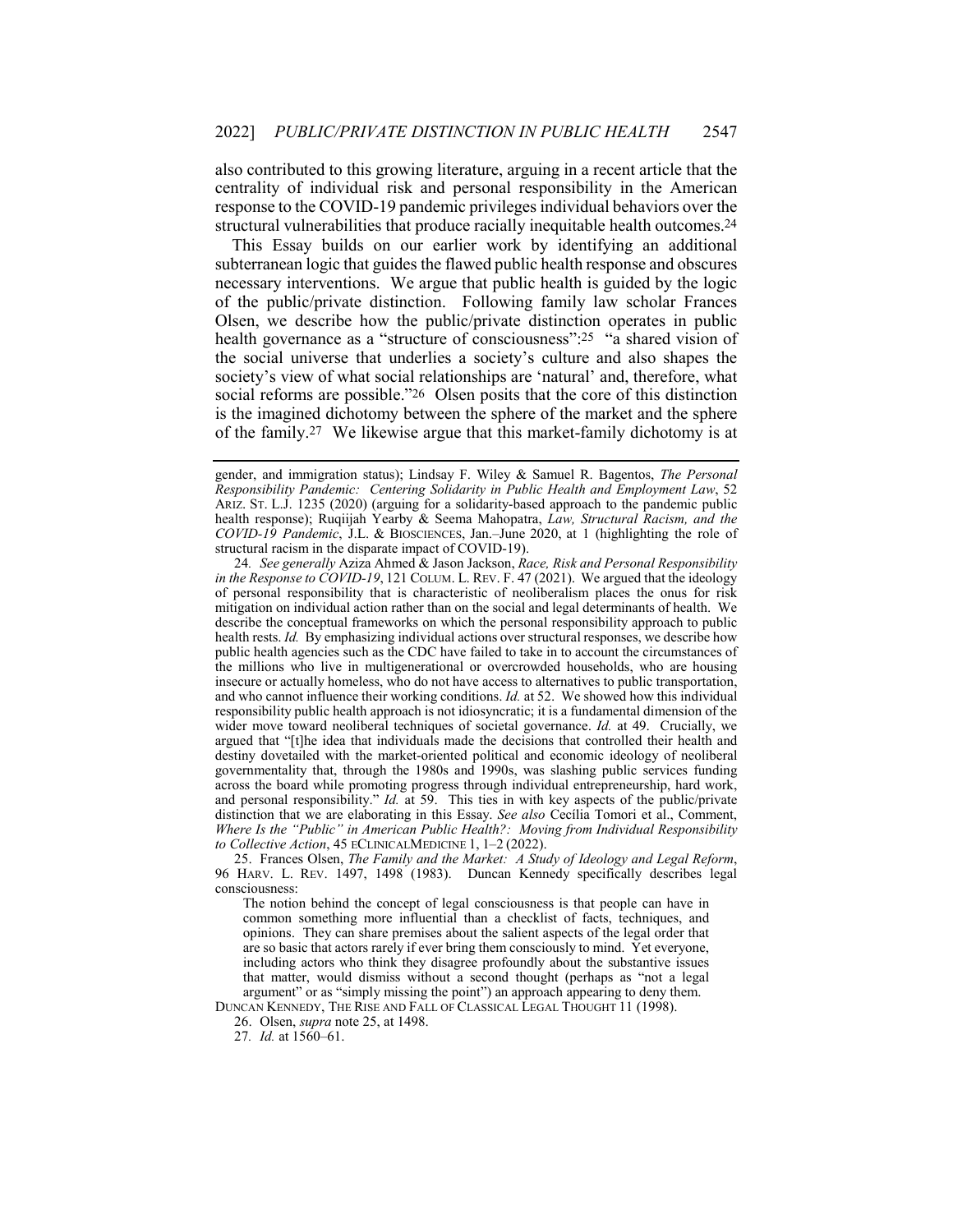the heart of the public/private distinction that we observe in public health. Operating as a commonly shared assumption among those responsible for crafting the response to the public health crisis, the private sphere of the home was never understood to be a site for risk of transmission. It was only the public sphere (the market) that was a site of risk. Yet the risk-free home of the public health policymakers' imagination did not match the reality of many people's lives. The imagined home was one where household members were able to work from home. This conception became a stand-in for all "homes" but ignored those who had to exit the home due to financial need.

This Essay argues that understanding the vast mismatch between assumption and reality requires understanding the power of the public/private distinction in structuring societal governance. It draws on literatures in family law, feminist legal theory, critical legal theory, and feminist political economy and philosophy in elaborating this claim in the context of the deep structural inequalities of the COVID-19 public health response. It identifies the roots of the public/private distinction in the tripartite state-market-family distinction familiar from classical and neoclassical political economy and traces the way it has been imported into legal discourse and policy action through the subfield of law and economics.

Professor Robert Mnookin describes the public/private distinction as an ideological dichotomy that sharply distinguishes the "legitimate bounds of government coercion and regulation (the private sphere) from those where government has a legitimate role (the public sphere)."28 Mnookin suggests that

the dichotomy between public and private can bring into focus two questions central to political theory and moral philosophy: (1) Should certain activities be considered "private" and thus at least presumptively beyond the legitimate sphere of regulatory, paternalistic governmental power? (2) If so, what activities should be considered "private" and why?29

These certainly are crucial questions. Yet, as Olsen argues, what is considered "public" and "private" is politically constructed and highly contested. Following the observation that this logic structures legal regimes, key questions remain: what are the distributional implications of designating some things as public and others as private, and "why [does] the legitimation or delegitimation work[]."30 Olsen argues that ultimately the critical issue is about "hierarchy," "domination," and "maintaining the status quo."31

<sup>28.</sup> Robert Mnookin, *The Public/Private Dichotomy: Political Disagreement and Academic Repudiation*, 130 U. PA. L. REV. 1429, 1429 (1982).

<sup>29</sup>*. Id.*

<sup>30.</sup> Frances Olsen, *Constitutional Law: Feminist Critiques of the Public/Private Distinction*, 10 CONST. COMMENT. 319, 325, 327 (1993).

<sup>31</sup>*. Id.* at 325. Professor Karl Klare's argument that the public/private divide (in labor regulation) ultimately serves to entrench class hierarchy is an important corollary. *See generally* Karl Klare, *The Public/Private Distinction in Labor Law*, 130 U. PA. L. REV. 1358 (1982).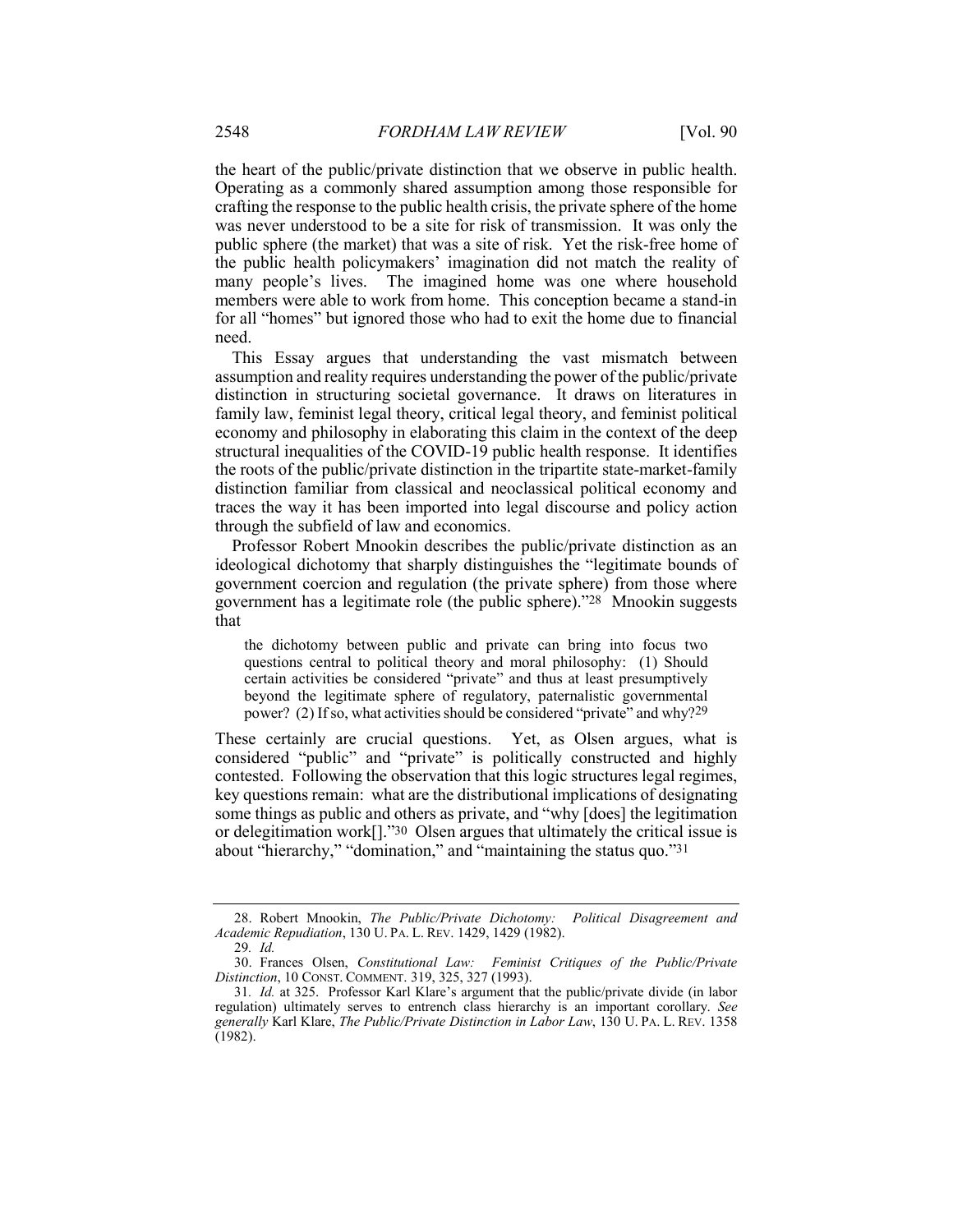The public/private distinction in law thus "refers to notions that legitimize or delegitimize legal regulative 'intervention' in different spheres of human activity."32 For feminists, the dichotomy played an important role in structuring a gendered world in which women existed in the private sphere and men in the public sphere.33 The private sphere is associated with affective life in the home, family and culture, care, and child-rearing, all of which are deeply intertwined with notions of gender.<sup>34</sup> The public sphere was associated with employment and the market.35

Scholars in both social and legal theory have traced the lineage of the public/private distinction through a threefold periodization, beginning in the nineteenth century.36 Feminist political philosopher Nancy Fraser argues that there are "three regimes of social reproduction-cum-economic production in capitalism's history."37 The first began during the early industrial era, when capitalist societies distinguished "the work of social reproduction from that of economic production," relegating it "to a newly institutionalized 'domestic sphere' where its social importance was obscured."38 Capitalist societies thus followed a Victorian logic that "separate[d] social reproduction from economic production, associating the first with women, and obscuring its importance and value" while associating the second with men and elevating its importance in social life.39 This was the moment when the elaboration of separate spheres of market and family began. The second period was of early to mid-twentieth century state-managed capitalism. This regime of large-scale industrial production "internalized social reproduction through state and corporate provision of social welfare," along with "the seemingly more modern ideal of 'the family wage,' even though [as in the first period] relatively few families were [actually] permitted to achieve it."40 The third, contemporary regime is characteristic of the neoliberal era, where the state has gradually shed its social welfare responsibilities and "externaliz[ed] carework onto families and communities while diminishing their capacity to perform it."41 Fraser argues that the result "amid rising inequality, is a dualized organization of social reproduction, commodified for those who can pay for it, privatized for those

<sup>32.</sup> Hila Shamir, *The Public/Private Distinction Now: The Challenges of Privatization and the Regulatory State*, 15 THEORETICAL INQUIRIES L. 1, 4 (2014).

<sup>33</sup>*. See generally* Naomi R. Cahn, *Models of Family Privacy*, 67 GEO. WASH. L. REV. 1225 (1999) (discussing separate spheres and the public/private distinction); Martha Albertson Fineman, *Contract and Care*, 76 CHI-KENT L. REV. 1403 (2001) (discussing separate spheres).

<sup>34</sup>*. See* Cahn, *supra* note 33, at 1227; Fineman, *supra* note 33, at 1416; Martha Albertson Fineman, *What Place for Family Privacy*, 67 GEO. WASH. L. REV. 1207, 1218 (1999). *See generally* Gary S. Becker, *Altruism in the Family and Selfishness in the Market Place*, 48 ECONOMICA 1 (1981).

<sup>35</sup>*. See* Fineman, *supra* note 33, at 1207.

<sup>36</sup>*. See generally* Fraser, *supra* note 8; Shamir, *supra* note 32.

<sup>37.</sup> Fraser, *supra* note 8, at 104.

<sup>38</sup>*. Id.* at 102.

<sup>39</sup>*. Id.*

<sup>40</sup>*. Id.* at 104.

<sup>41</sup>*. Id.* at 112.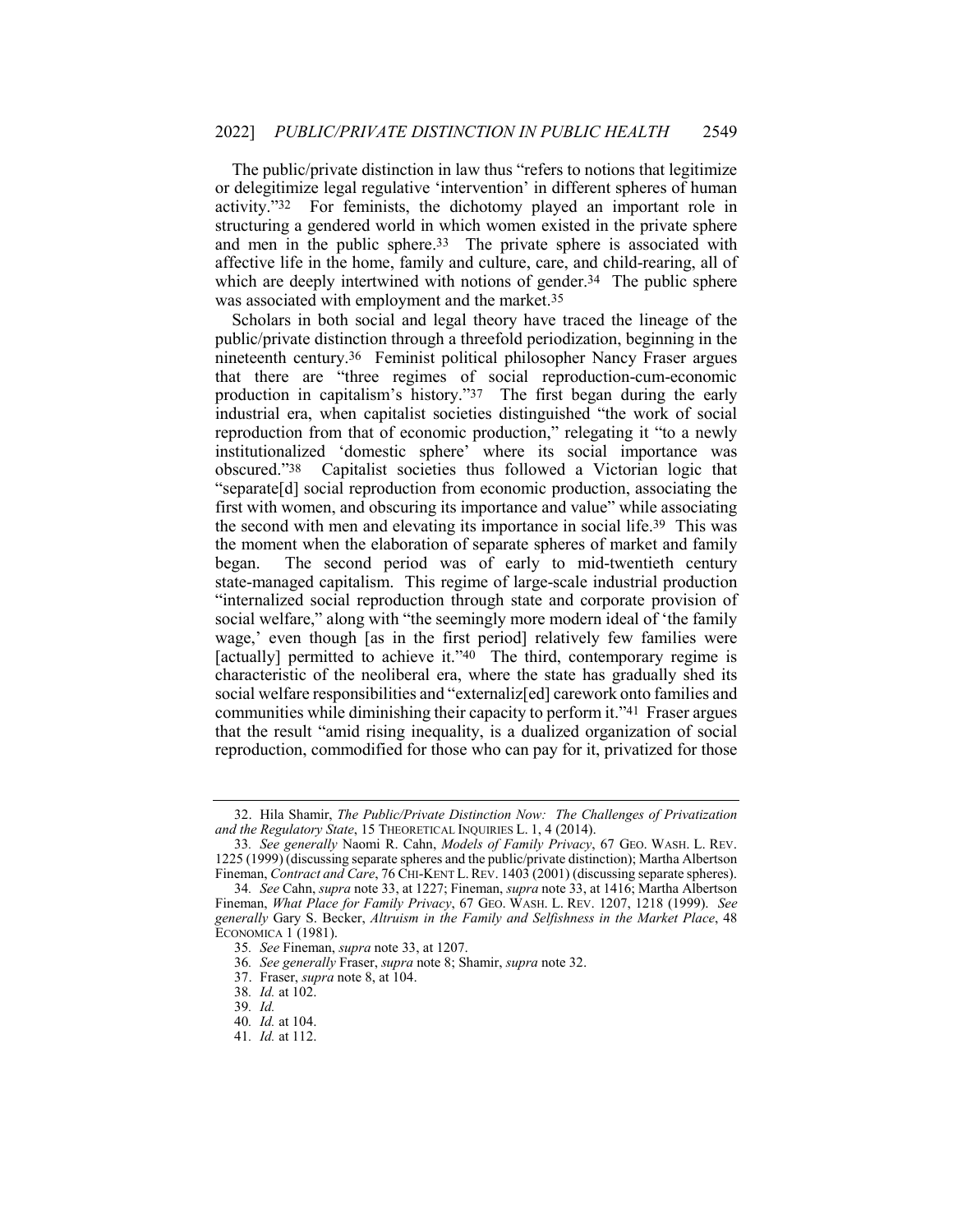who cannot—all glossed by the even more modern ideal of the 'two-earner family."<sup>42</sup>

Critical legal theory scholars offer a concurring analytic approach, showing how the idea of separate spheres emerged and became institutionalized in legal thinking through a complementary threefold periodization offered by Professor Duncan Kennedy.43 From this perspective, the development of legal thinking was predicated on changing ideas of the relationship between the public and the private.44 Liberal legal ideals emerged in the nineteenth century when "markets became central legitimating institutions."45 These liberal ideas held that "legal intervention in the private sphere (namely, the family and the economic market) is unjustified and should be limited (in the market) or nonexistent (in the family), while in the public sphere (state) legal intervention is welcome and necessary."46 The idea that the state should not intervene in the private sphere—for example, that the state should not attempt to regulate or even provide guidance on behavior in the home, such as masking during a pandemic—was later challenged by scholars "seeking first to reveal the social-interventionist nature of law, and then to employ it for their own ideological ends—such as the legal realists, and later critical legal scholars, feminists and others."47

These scholarly efforts influenced social legislation that "aimed to make 'the market more like the family'—less individualistic and more altruistic, solidaristic and infused with relation-based responsibilities."48 That is, it led to the rise of the welfare state (or the nanny-state by its detractors) that not only internalized social reproduction through social welfare provided by the

<sup>42</sup>*. Id.* at 104. Fraser concludes by noting that

in each regime, therefore, the social-reproductive conditions for capitalist production have assumed a different institutional form and embodied a different normative order: first "separate spheres" [the Victorian (gendered) ideal], then the "family wage" [social protection through legislation and a welfare state] and now the (imaginary of) "two-earner family" [under the neoliberal, withered welfare state].

*Id.*

<sup>43.</sup> This model is based on Duncan Kennedy's *Three Globalizations of Law and Legal Thought: 1850–2000*, where Kennedy traces the evolution of legal consciousness in the United States. Kennedy identifies three (somewhat overlapping) periods that reflect a distinct mode of legal thinking: liberal legal consciousness under Classical Legal Thought (CLT) (1850–1914), regulatory legal consciousness during the era he refers to as socially-oriented legal reforms (1900–1968), and the third period of neoformalism and policy analysis (1945– 2000). *See generally* Duncan Kennedy, *Three Globalizations of Law and Legal Thought: 1850–2000, in* THE NEW LAW AND ECONOMIC DEVELOPMENT: A CRITICAL APPRAISAL 19 (David M Trubek & Alvaro Santos eds., 2006). Professor Hila Shamir offers a very valuable historization of the public/private distinction that rests on Kennedy's threefold typology. *See generally* Shamir, *supra* note 32.

<sup>44</sup>*. See* Shamir, *supra* note 32, at 4–5.

<sup>45</sup>*. Id.* at 4 (quoting Morton J. Horwitz, *The History of the Public/Private Distinction*, 130 U. PA. L. REV 1423, 1424 (1982)).

<sup>46</sup>*. Id*. at 4–5.

<sup>47</sup>*. Id.* at 5–6.

<sup>48</sup>*. Id.* at 6 (quoting Olsen, *supra* note 25, at 1529).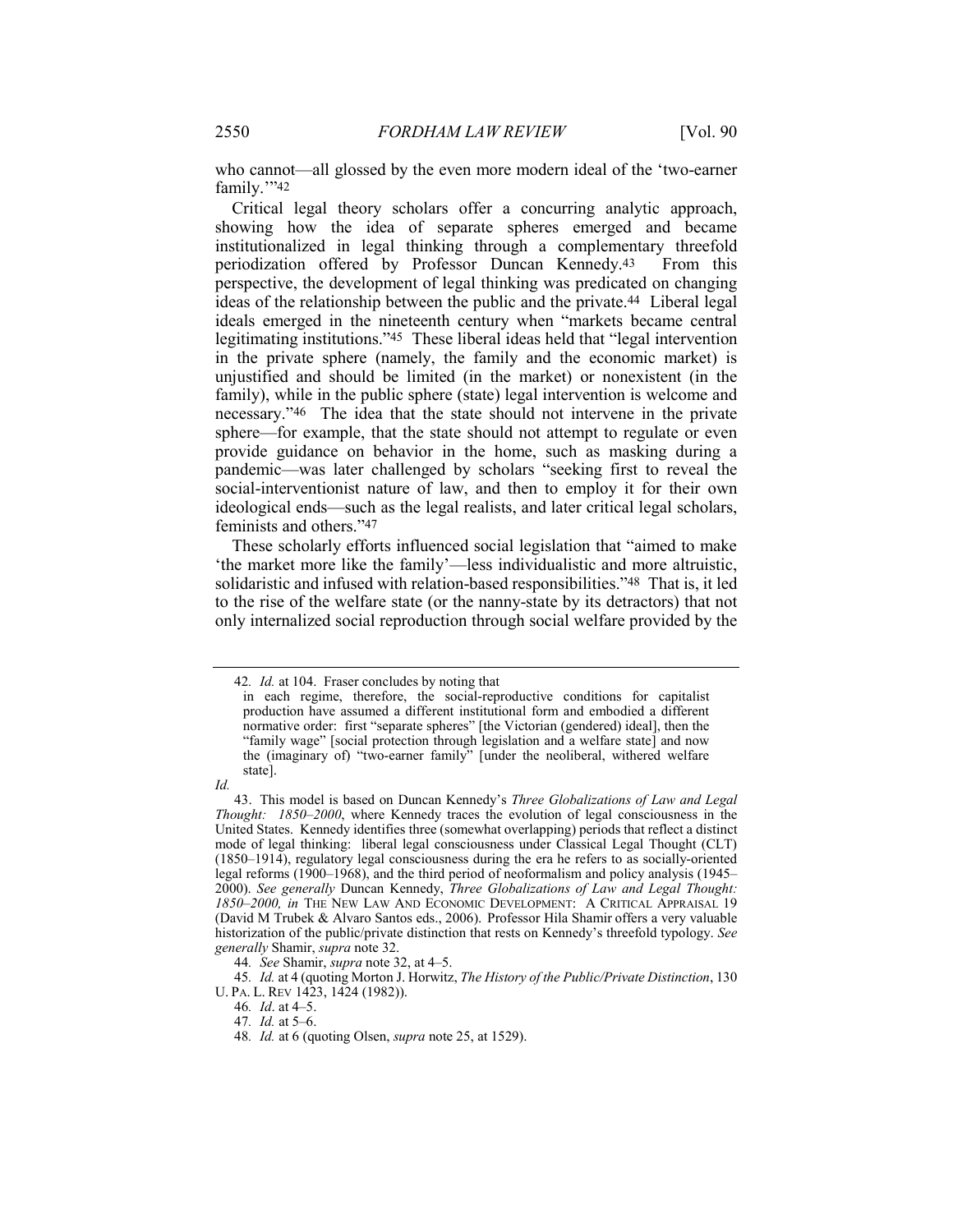business sector and the state (as Fraser argued),<sup>49</sup> but also designed and enforced regulations that more directly regulated social life within the "private sphere" of the home. The evolution of the public/private distinction in the contemporary period of neoliberalism in which the state has shifted risk and responsibility onto individuals and households might well be understood in these terms. However, to be clear, we would suggest that the way that the public/private distinction shapes contemporary state approaches to policy and regulation—such as public health guidance during COVID-19—should not be interpreted as a weakening or withdrawal of the role of the state in social life relative to that of the market, but rather as the way that the state works *through* the market to achieve its goals.50

Thus, we can identify a parallel set of ideas in conceptualizing the public/private distinction in social theory and legal theory. These ideas rest on a historicized understanding of the evolution of the public/private distinction. These ideas have not only been important in shaping scholarly thinking, but crucially they have also informed law, legislation, policy, and ultimately, societal governance.

### III. LAW, ECONOMICS, AND PUBLIC HEALTH

Legal scholars and political philosophers were not alone in working with these ideas. A similar distinction between the public and the private is made in economic theory, most famously by Professor Gary Becker.51 In the market, economic man is assumed to be rational, selfish, and disciplined.52

<sup>49</sup>*. See* Fraser, *supra* note 8, at 104.

<sup>50.</sup> We define neoliberalism not as the displacement of the state by the market but rather as the way that the state uses market logics and mechanisms as a mode of governance. *See* Philip Mirowski, *Postface: Defining Neoliberalism*, *in* THE ROAD FROM MONT PÈLERIN: THE MAKING OF THE NEOLIBERAL THOUGHT COLLECTIVE 417, 421 (Philip Mirowski & Dieter Plehwe eds., 2009). Philip Mirowski notes that some legal scholars mistakenly see neoliberalism "as an ideological movement that disempowers the state." *Id.* This common understanding is deeply misleading and the definition of neoliberalism as a mode of governance that privileges market-based logics and policies presents a more theoretically compelling and empirically accurate approach.

<sup>51</sup>*. See generally* Becker, *supra* note 34. However, it is worth noting that Becker sees himself as following directly on Adam Smith. Becker begins the article with Smith's oft-cited passage from *The Wealth of Nations*, positing "that people are selfish in their market transactions: 'It is not from the benevolence of the butcher, the brewer, or the baker, that we expect our dinner, but from their regard to their own interest.'" *Id.* at 1 (quoting ADAM SMITH, THE WEALTH OF NATIONS 14 (Edwin Cannan ed., Mod. Libr. 1937) (1776)). But Becker continues, this time quoting from Smith's *Theory of Moral Sentiments*:

Yet altruism is generally recognized to be important within a family. Again, Adam Smith said: "Every man feels his own pleasures and his own pains more sensibly than those of other people. . . . After himself, the members of his own family, those who usually live in the same house with him, his parents, his children, his brothers and sisters, are naturally the objects of his warmest affections."

*Id.* at 1 (quoting ADAM SMITH, THE THEORY OF MORAL SENTIMENTS 321 (Henry G. Bohn 1853) (1759)).

<sup>52</sup>*. See* Olsen, *supra* note 25, at 1500.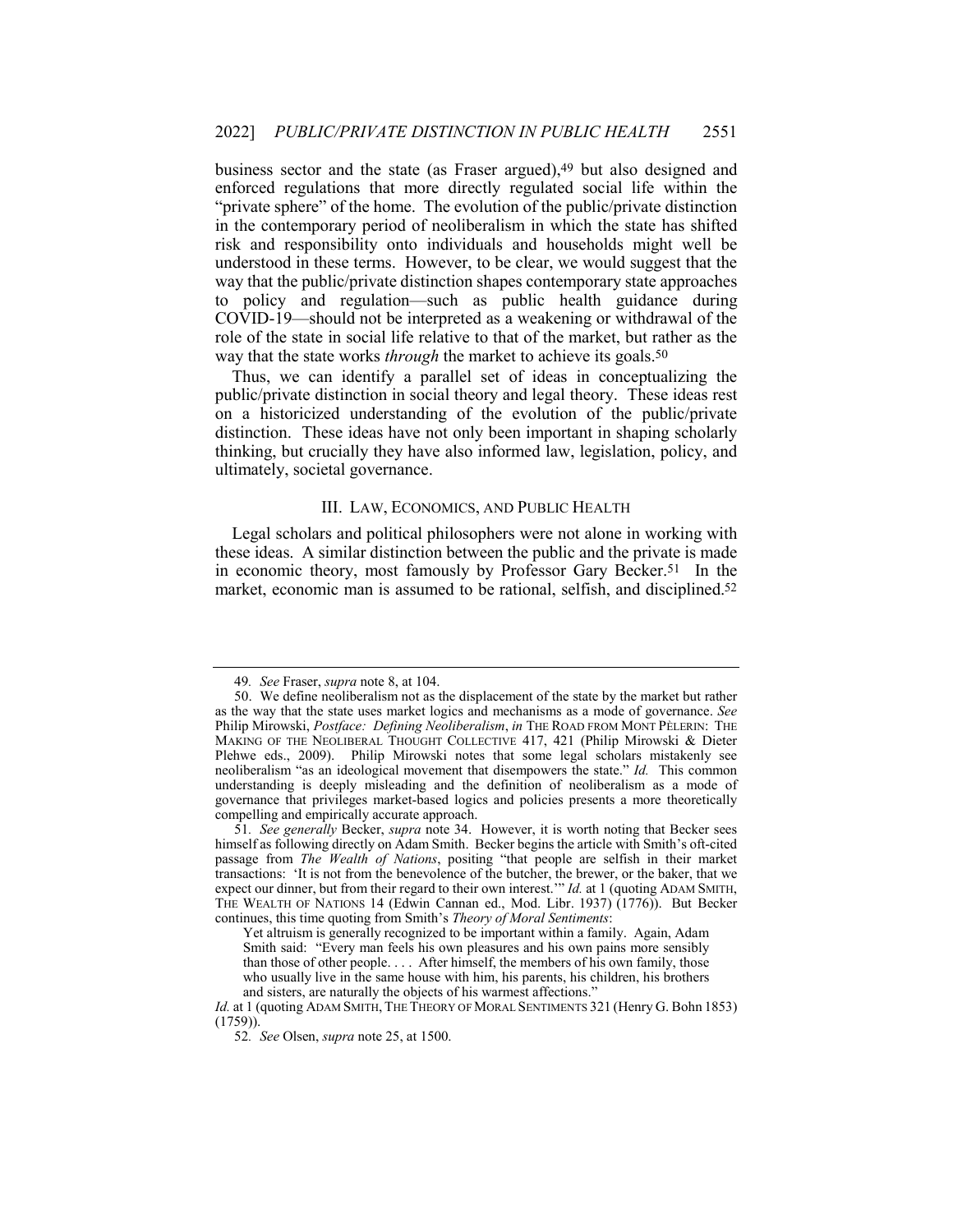Yet in the family, economic man is considered to be nurturing, caring, affective, and altruistic.53

Becker posits this distinction based on the logic of efficiency and market competition, arguing, "I believe that altruism is less common in market transactions and more common in families because altruism is less 'efficient' in the market place and more 'efficient' in families."54 Altruistic behavior thus gets competed out of the market but altruistic behavior in familial settings generates greater utility, and indeed, Becker's theory predicts that the relative number of altruistic families expands in society by generating greater utility from higher investment returns.55 Becker thus offers a model of human behavior in the private sphere of the household that stands in sharp contrast to the public sphere of the market.56

These insights from Becker were picked up and translated into public health by law and economics scholars, including Judge Richard Posner and Professor Tomas Philipson. In their book, *Private Choices, Public Health*, Posner and Philipson describe how some people are altruists while others are egoists.57 These two groups of people respond differently to legal interventions that aim to foster behavior change.58 In writing about AIDS, a topic on which law and economics scholars have been prolific, they posit that all sexually active people are either altruists or egoists.59 It then follows that

57*. See generally* TOMAS J. PHILIPSON & RICHARD A. POSNER, PRIVATE CHOICES, PUBLIC HEALTH: THE AIDS EPIDEMIC IN AN ECONOMIC PERSPECTIVE (1993).

58*. See generally id.* Chapter six is entirely devoted to policy interventions for behavioral change. *See id.* at ch. 6.

<sup>53</sup>*. See* Becker, *supra* note 34, at 1. Becker begins by assuming that only one actor in the family is altruistic while all others are "selfish beneficiaries" of his altruistic preferences. Becker's model of the altruistic household assumes a male head of the household, and then operationalizes this assumption to account for coordinated behavior in the family that maximizes a single household utility curve (rather than a set of individual and heterogenous utility curves as would be expected in the public sphere of the market). *See id.*

<sup>54</sup>*. Id.* at 10.

<sup>55</sup>*. See id.* at 12.

<sup>56</sup>*. See generally id.* It is worth noting that, within the structure of Fraser's threefold model of the rise of the regimes of "separate spheres" presented in the previous section, Becker's household economics emerged precisely during the transition from state-managed welfare capitalism to neoliberalism. *See* Fraser, *supra* note 8, at 104. *See generally* GARY S. BECKER, A TREATISE ON THE FAMILY (2009). For an excellent analysis of the reception of Becker's ideas in feminist legal theory and family law, see generally Philomila Tsoukala, *Gary Becker, Legal Feminism, and the Cost of Moralizing Care*, 16 COLUM. J.L. & GENDER 357  $(2007)$ 

<sup>59</sup>*. See* Richard A. Posner & Tomas J. Philipson, *Optimal Regulation of AIDS* 3 (Coase-Sandor Inst. L. & Econ. Working Paper No. 6, 1992) ("All sexually active persons are assumed to fall into one of two groups. In the first, persons are altruistic toward their sexual partners, meaning that a disease or other cost to a person's sexual partner or partners is also a cost (though not necessarily, or ordinarily, as great a cost) to the person. This implies that if he knows he's infected this knowledge becomes for him a reason to refrain from unsafe sex. In the second group, there is no altruism toward one's sexual partners, implying that knowing oneself to be infected does not operate as a reason against one's engaging in unsafe sex. We call persons in the first group altruists, and persons in the second group egoists.").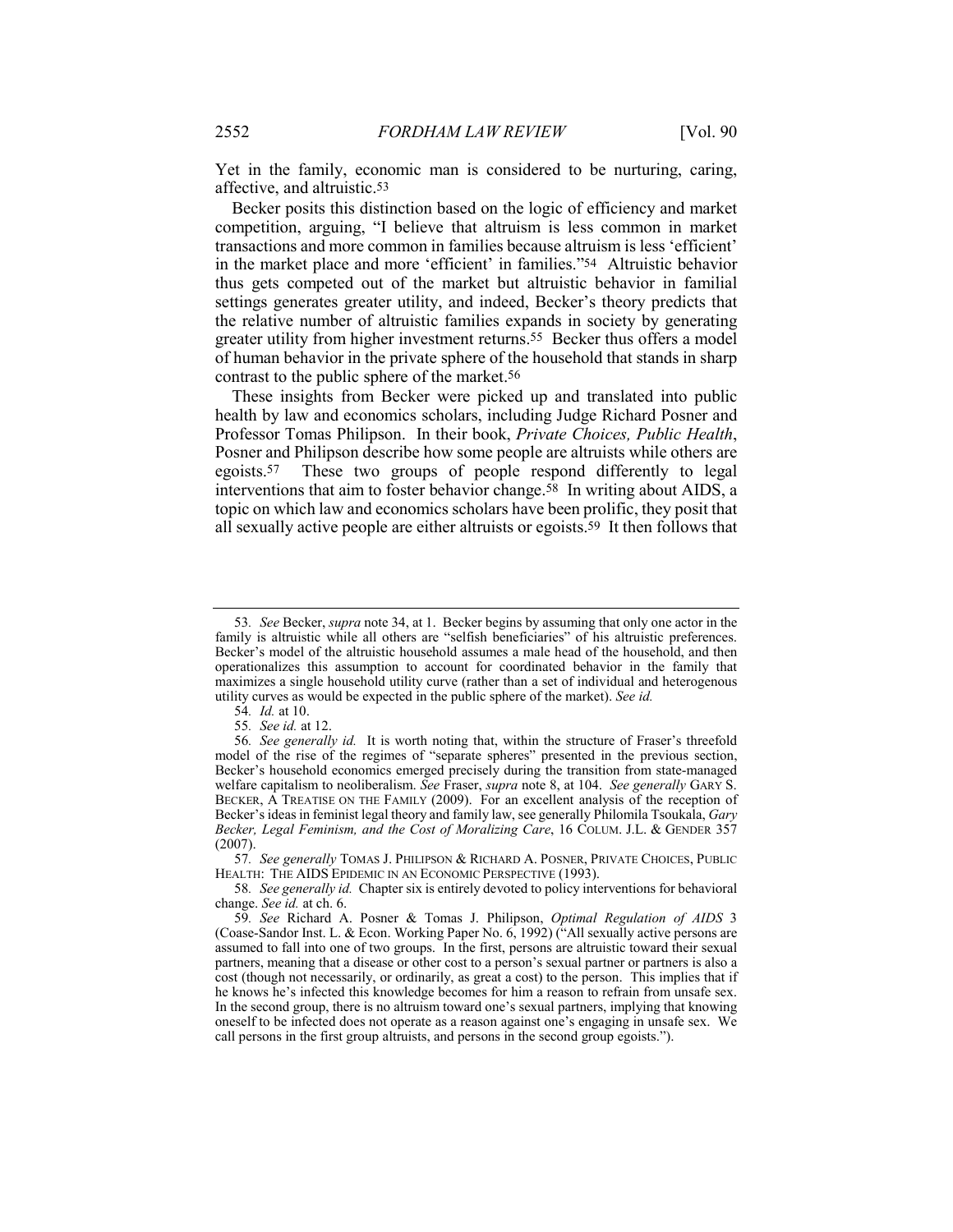understanding this behavioral distinction is crucial to designing successful public health interventions.60

The historical role of the public/private distinction in law coupled with Becker's work in economics provides valuable insights to the logic of state regulation and the COVID-19 public health response. The state emphasis on regulating the public sphere may root in the assumption that people act *selfishly*—i.e., people will not mask, social distance, or practice the other individual-level behaviors that are deemed important for limiting the spread of COVID-19. These forms of selfish behavior are believed to generate overall negative societal outcomes in terms of increased COVID-19 prevalence, based on the logic of economics that sees societal-level outcomes as a product of aggregate individual-level behavior.

In sharp contrast to state regulation in the public sphere, we suggest that insights from Becker hold that the state will *not* regulate in the private sphere because it assumes that people act *altruistically*, which in turn generates positive household level outcomes. In general, these forms of altruistic behavior enable social reproduction in the family. In the context of the pandemic, they may include ensuring health safety, as well as various forms of emotional and material support, such as caring for children who are home from school and ensuring the continuation of their education.

The logic of the public/private divide underpins the unevenness and inconsistency of state action and inaction in what has ultimately resulted in a grossly inequitable pandemic response. More broadly, the public/private distinction is a fundamental part of the relationship between state, market, and society that has increasingly shifted costs to households as an outcome of the rise of neoliberalism and the decline of the welfare state.61 This approach to public health ignores the structural imperatives that force essential workers—disproportionately lower-income people of color—to face risk of COVID-19 exposure in the public domain without offering guidance that might allow them to mitigate risk of COVID-19 transmission at home. We suggest that the implicit assumption of state actors is that people are choosing to go out into the public sphere and take on risk, but when they return to the private sphere of the home they are in a risk-free zone. Much like feminist legal scholars have long argued is the case with domestic violence where the police just stop at the door, public health regulation refuses to enter the supposed private sphere of the home. However, this approach to public health ignores the structural imperatives that force

<sup>60.</sup> While Posner and Philipson do not focus on the family in *Optimal Regulation of AIDS*, they do note that altruism is enhanced by monogamy. And like Becker, they also draw on the authority of classical political economy, citing Adam Smith's argument in *The Theory of Moral Sentiments* that "people are not 'global' altruists, but instead are selfish toward strangers and altruistic toward relatives and close friends." *Id.* at 9.

<sup>61</sup>*. See generally* Margaret R. Somers & Fred Block, *From Poverty to Perversity: Ideas, Markets and Institutions over 200 Years of Welfare Debate*, 70 AM. SOCIO. REV. 260 (2005). Note that the rise of neoliberalism itself is linked with ideas from Chicago School economics, of which Gary Becker is a central figure. For a historical perspective on the rise of neoliberalism more generally, see QUINN SLOBODIAN, GLOBALISTS: THE END OF EMPIRE AND THE BIRTH OF NEOLIBERALISM (2018), and Mirowski, *supra* note 50, at 421.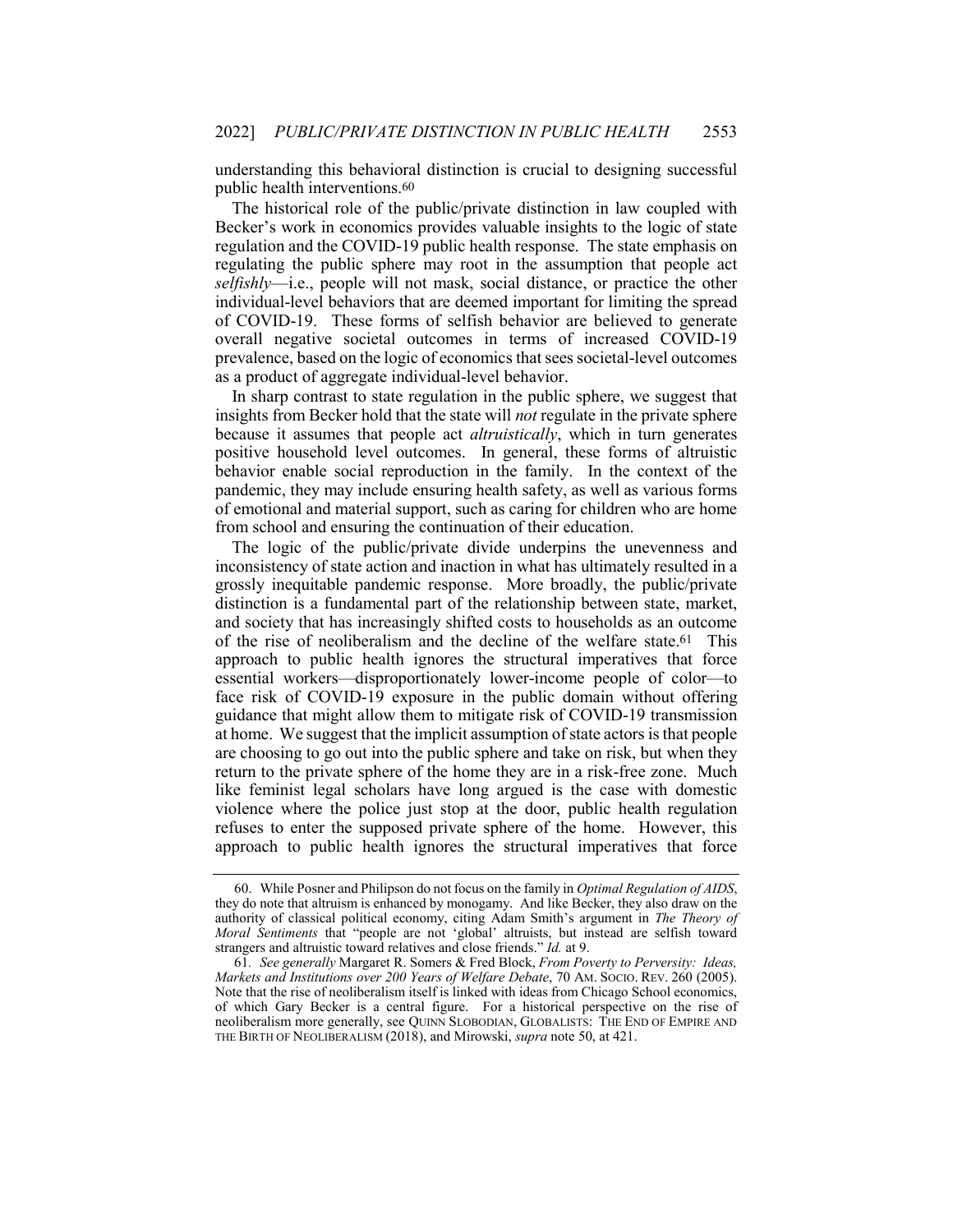essential workers to face risk in the public domain without offering guidance that might allow them to mitigate the risk of household transmission. These assumptions illustrate the power of the public/private distinction in the COVID-19 public health response.

Law and economics have had large impacts on public health. Through the birth of economic epidemiology and its offshoots, it has become common to both study and advocate for the role of policy and legal incentives to foster behavior change.62 While this is a relatively recent and distinct development in public health policymaking, the idea of otherwise selfish individuals behaving altruistically toward those at home is rooted in a well-established line of theorizing that can be traced backward from Posner to Becker and ultimately to Adam Smith. The public/private distinction is similarly so deeply ingrained in the history of legal thought<sup>63</sup> that Kennedy argues that it is embedded in legal consciousness.64 The public/private distinction has thus underpinned the public health response to many diseases in the late twentieth century, from malaria to HIV/AIDS, and is very much a structuring force in the context of COVID-19.

## IV. BEYOND THE PUBLIC/PRIVATE DISTINCTION: ALTERNATIVE APPROACHES TO HOUSEHOLD RISK REDUCTION

Perhaps the most vivid evidence of the public/private divide in the public health response to COVID-19 comes not in what the government did do issue stay-at-home orders discussed above—but also in what most state governments did *not* do. Certain preventative steps should have been pursued more aggressively if the home was figured as a site of intervention. These include providing High Efficiency Particulate Air (HEPA) filters for individuals in their homes, making it possible for family members especially those in crowded living spaces—to quarantine outside of the home, and providing rapid tests. We address these measures in order.

As it was established that the transmission of COVID-19 was through aerosolized and respiratory transmission, air filters became a key intervention recommended by the CDC.65 In public guidance about HEPA filters, school classrooms featured heavily.66 As the idea circulated that the virus was

<sup>62</sup>*. See, e.g.*, RICHARD THALER & CASS SUNSTEIN, NUDGE: IMPROVING DECISIONS ABOUT HEALTH, WEALTH AND HAPPINESS (2009).

<sup>63</sup>*. See generally* Morton J. Horwitz, *The History of the Public/Private Distinction*, 130 U. PA. L. REV. 1423 (1982).

<sup>64</sup>*. See generally* Kennedy, *supra* note 25.

<sup>65</sup>*. See* William G. Lindsley et al., *Efficacy of Portable Air Cleaners and Masking for Reducing Indoor Exposure to Simulated Exhaled SARS-CoV-2 Aerosols—United States, 2021*, 70 MORBIDITY & MORTALITY WKLY. REP. 972, 972–76 (2021).

<sup>66</sup>*. See Improving Ventilation in Schools, Colleges, and Universities to Prevent COVID-19*, U.S. DEP'T OF EDUC., https://www.ed.gov/improving-ventilation-schoolscolleges-and-universities-prevent-covid-19 [https://perma.cc/64KP-PVGS] (last visited Apr. 2, 2022). Students have also protested for better investment in air quality and masks. *See* Laura Meckler & Hannah Natanson, *Students, Seeing Lax Coronavirus Protocols, Walk Out and Call in Sick to Protest In-Person Classes*, WASH. POST (Jan. 14, 2022, 4:09 PM),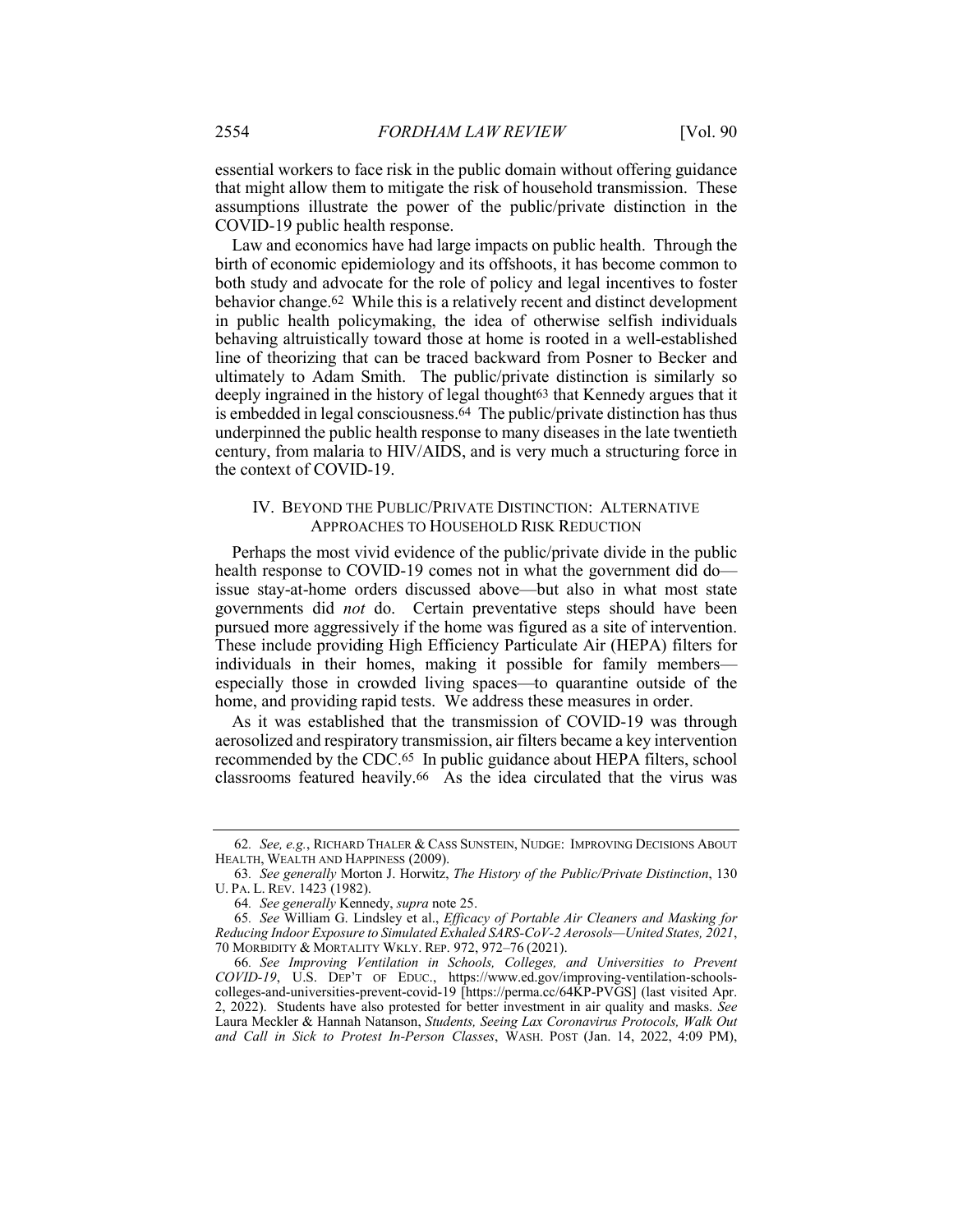aerosolized, rather than solely transmitted through respiratory particles,67 it became clear that buildings would need to be properly ventilated in order for the air to be cleared of the virus.68 People who could afford air filters were able to access them for their homes and sales of air filters went up dramatically.69 Even as air filters became central to an effective COVID-19 response, and although transmission of COVID-19 often took place in homes, especially where individuals were essential workers, the home was ignored in the public disbursement of resources around air filters. A commonsense approach to decreasing transmission of COVID-19 in the home would have been to distribute HEPA filters, especially to the homes of essential workers who were unable to mitigate through social distancing.

In addition to HEPA filters, isolation at home was key to stopping intra-home transmission of COVID-19. The logic is clear: by isolating individuals while they are infectious, the person who is positive is unable to then spread the virus to others.70 Many, however, would have found it difficult to follow the CDC guidelines on quarantining at home, which suggested that the person with COVID-19 should try to have their own bathroom and to stay in a separate room.71 These guidelines were premised on the idea that people have additional space in their home in which to isolate. If these were the standards for isolation, it is obvious that many people in the United States would not have the space to isolate at home if necessary. Thus, providing individuals who cannot effectively isolate at home—those people who live in smaller dwellings—a place to go to isolate would assure that others in the household are not infected by that individual. This would be especially important for households in which there is an elderly or immunocompromised person.

A plan to offer people from the household a place to isolate has been implemented in some jurisdictions, though inconsistently. Most notably, New York City had the COVID-19 Hotel Program which was specifically

https://www.washingtonpost.com/education/2022/01/14/students-walkout-covid-safety/ [https://perma.cc/UQS5-ZA3K].

<sup>67.</sup> This was a controversial idea at the start of the pandemic as the Trump administration attempted to downplay the aerosolized virus as a route of transmission in order to push a "reopen the economy" agenda. *See* Laurel Wamsley, *CDC Publishes—Then Withdraws— Guidance on Aerosol Spread of Coronavirus*, NPR (Sept. 21, 2020, 4:08 PM), https://www.npr.org/sections/coronavirus-live-updates/2020/09/21/915351325/cdcpublishes-then-withdraws-guidance-on-aerosol-spread-of-coronavirus [https://perma.cc/L8E6-DVVA].

<sup>68</sup>*. See Isolation Hotel Program for Those with COVID-19*, NYC, https://www1.nyc.gov/ site/helpnownyc/get-help/covid-19-hotel-program.page [https://perma.cc/F9WT-V8YL] (last visited Apr. 2, 2022).

<sup>69</sup>*. See* Daniela Sirtori-Cortina, *Covid-19 and Wildfires Spell Big Business for the Air Purifier Industry*, BLOOMBERG GREEN (Aug. 5, 2021, 6:00 AM), https://www.bloomberg.com/ news/articles/2021-08-05/covid-19-and-wildfires-are-driving-a-big-increase-in-u-s-airpurifier-sales [https://perma.cc/H8JL-UVVF].

<sup>70</sup>*. See Quarantine and Isolation*, CTRS. FOR DISEASE CONTROL & PREVENTION (Jan. 27, 2022), https://www.cdc.gov/coronavirus/2019-ncov/your-health/quarantineisolation.html#quarantine [https://perma.cc/6MSY-FY3Q].

<sup>71</sup>*. See id.*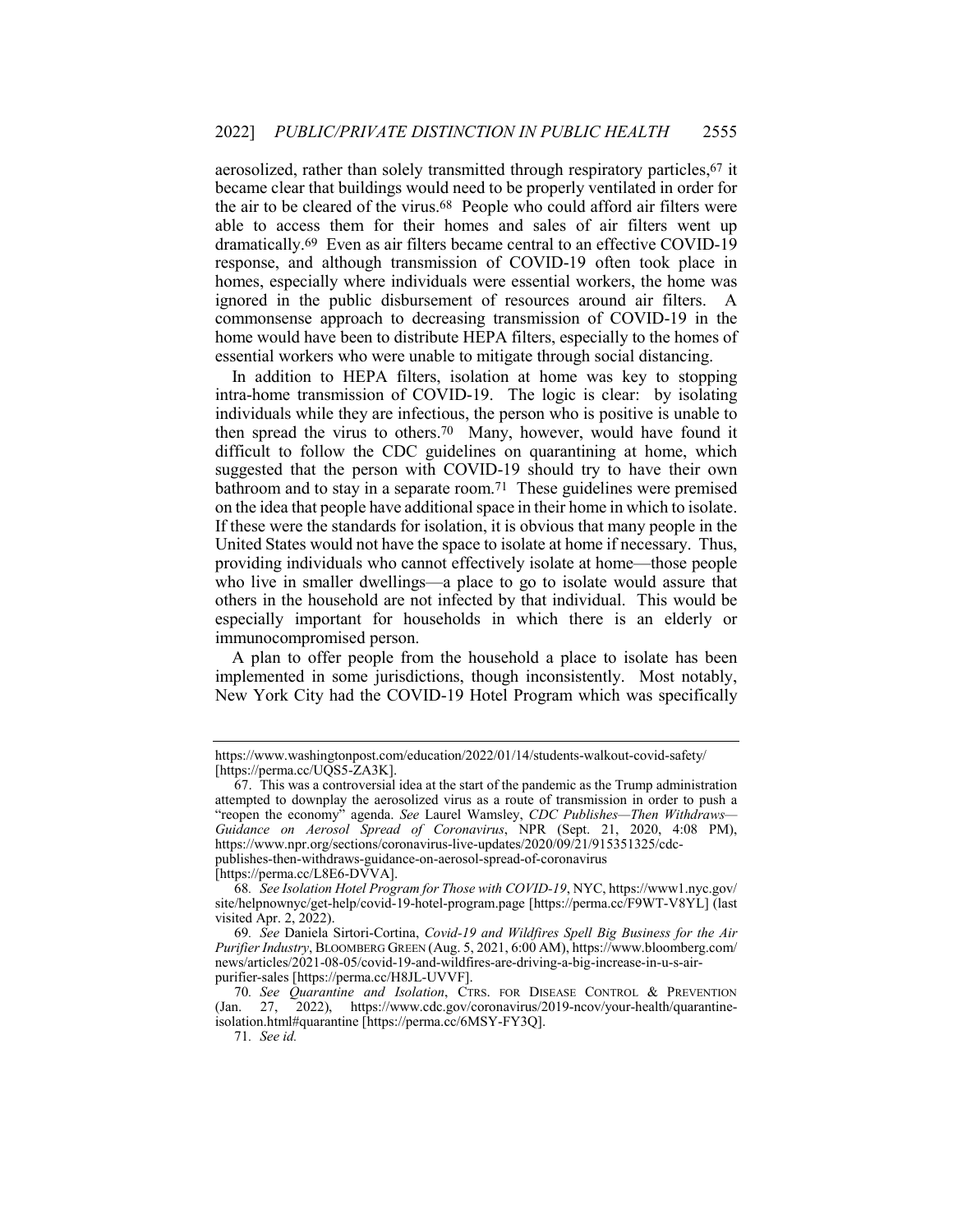designed for those who needed to isolate and did not have space to effectively do so.72 The city offered free hotel rooms to individuals for up to ten days.73 During pandemic surges, however, these hotel rooms were in short supply. At the time of writing this Essay, there were no rooms available.74 Other cities, including Los Angeles, offered medical sheltering programs for the homeless and those in need of rooms in which to isolate.75 At least one study has shown that these programs are effective in containing the spread of COVID-19.76

Self-testing via rapid test provided another opportunity to make an intervention into the home. To respond to a positive COVID-19 case in the home, it is necessary to know that someone is positive. From the beginning of testing rollout, individuals faced challenges to accessing COVID-19 tests. Rapid tests began receiving Emergency Use Authorization from the U.S. Food and Drug Administration in late 2021. Rapid tests provide information on whether a person is infectious at the time of taking the test.77 Readily available rapid tests in a home would allow an individual to test frequently and ensure that they are not infectious to other members of their family even if they did have an exposure at work. Upon a positive test, an individual would be able to isolate, if possible, at home.

Home tests could have been used to help limit potential exposure at home. After an exposure, for example, home tests could allow people to utilize the "test to stay" method recommended for schools.78 In the school setting, to minimize school disruption, rather than isolate at home after an exposure, a child would test at least twice in a seven-day period until the test turned positive or until the person could no longer test positive from that exposure.79 Used at home, a rapid test could have a similar effect: to provide people the opportunity to act with minimal disruption to their time at home.80

<sup>72</sup>*. See Isolation Hotel Program for Those with COVID-19*, *supra* note 68.

<sup>73</sup>*. See Take Care*, NYC HEALTH & HOSPS., https://www.nychealthandhospitals.org/testand-trace/take-care/ [https://perma.cc/AZB6-DMVH] (last visited Apr. 2, 2022).

<sup>74</sup>*. See* Mary Steffenhagen, *Long Waits for NYC's COVID-19 Isolation Hotel Rooms, as Omicron Cases Spike*, CITY LIMITS (Dec. 28, 2021), https://citylimits.org/2021/12/28/longwaits-for-nycs-covid-19-isolation-hotel-rooms-as-omicron-cases-spike/ [https://perma.cc/ X44J-7YG9].

<sup>75</sup>*. See COVID-19: Medical Sheltering*, CNTY. OF L.A., https://covid19.lacounty.gov/ medical-sheltering/ [https://perma.cc/W43G-F9B9] (last visited Apr. 2, 2022).

<sup>76</sup>*. See generally* Jonathan D. Fuchs et al., *Assessment of a Hotel-Based COVID-19 Isolation and Quarantine Strategy for Persons Experiencing Homelessness*, JAMA NETWORK, Mar. 2, 2021, at 1.

<sup>77</sup>*. See Self-Testing at Home or Anywhere*, CTRS. FOR DISEASE CONTROL & PREVENTION (Feb. 16, 2022), https://www.cdc.gov/coronavirus/2019-ncov/testing/self-testing.html [https://perma.cc/UP7D-PTE6].

<sup>78</sup>*.* Press Release, Ctrs. for Disease Control & Prevention, Test-To-Stay Options Can Help Keep Students in School During COVID-19 (Dec. 17, 2021), https://www.cdc.gov/ media/releases/2021/s1217-Test-To-Stay.html [https://perma.cc/CVT8-2VAB].

<sup>79.</sup> U.S. DEP'T OF EDUC., TEST TO STAY IMPLEMENTATION CHECKLIST FOR SCHOOLS,<br>ss://www2.ed.gov/documents/coronavirus/test-to-stay-checklist.pdf [https://perma.cc/ https://www2.ed.gov/documents/coronavirus/test-to-stay-checklist.pdf TEK8-33TA].

<sup>80</sup>*. See generally* Natsumi Nemoto et al., *Evaluation of Test to Stay Strategy on Secondary and Tertiary Transmission of SARS-CoV-2 in K–12 Schools—Lake County, Illinois, August*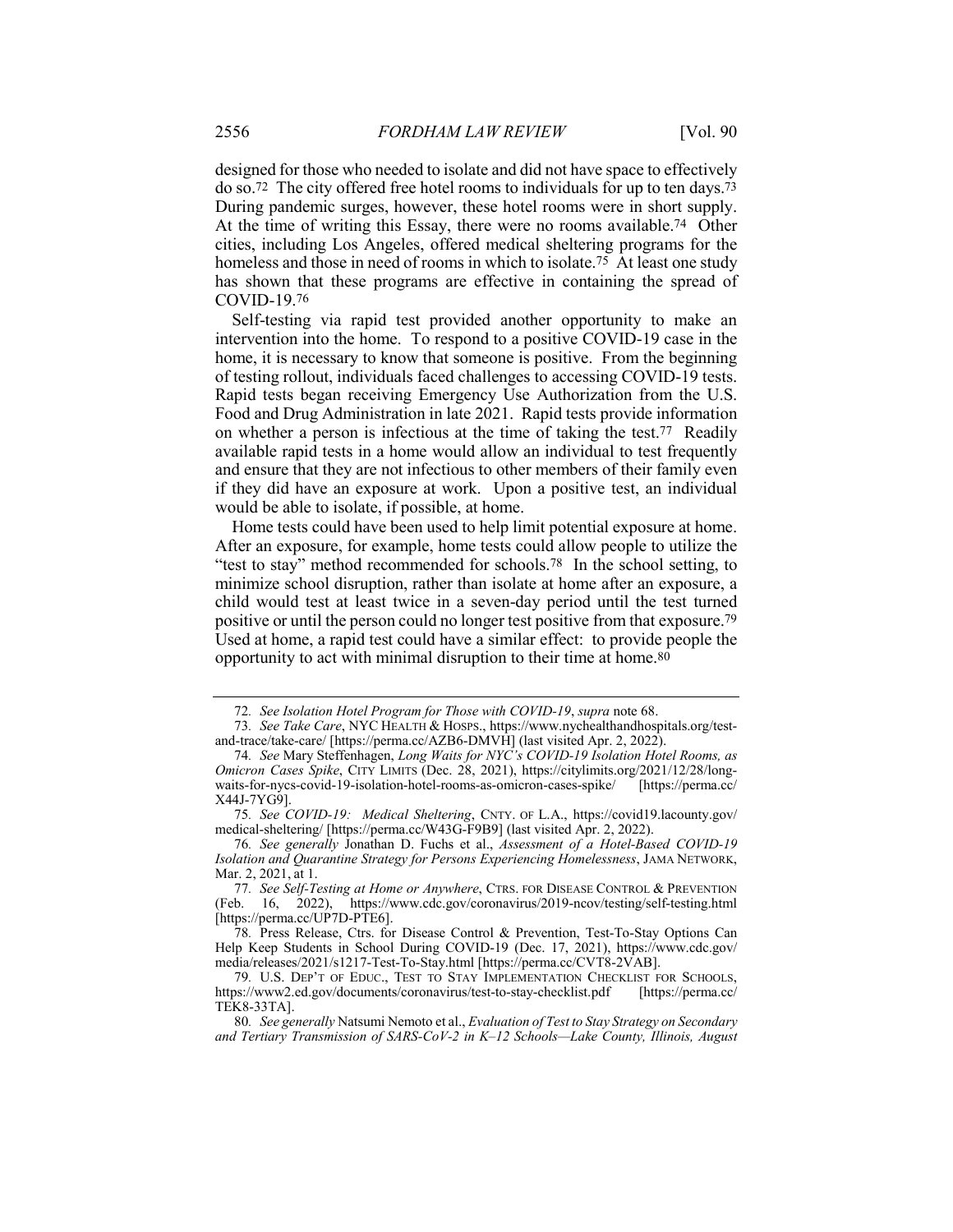But rapid tests have been hard to come by and they have been expensive. Calls for the government to distribute tests finally resulted in the Biden administration providing them for free. As this Essay is being drafted, at the start of the third year of the pandemic and nine months after the development of the first rapid test, rapid tests are being mailed out for the first time (each person receives eight tests total).81 In a pandemic in which timely notification of your COVID-19 status can prevent further transmission, the White House suggested that U.S. government rapid "tests will typically ship within 7–12 days of ordering," and the U.S. Postal Service estimates a further one to three days for delivery.82 The only other way to access rapid antigen tests for individuals who want to get tested is to pay out-of-pocket or have insurance reimburse them for the antigen test. Further, up until January 15, 2022, following Biden administration guidance, many insurers were requiring a health-care practitioner to suggest the rapid antigen test in order to qualify for reimbursement, thereby undermining the ability of people to get access to quick results and potentially disincentivizing testing.83

Finally, masking at home would be a sensible precaution if members of that household work in high-risk settings or are frequently exposed to COVID-19. The CDC guidance has changed several times on masking, from first denying masks were necessary,84 to suggesting any face covering, to most recently, on January 14, 2022, suggesting that Americans wear "the

81*. See Get Free At-Home COVID-19 Tests*, COVID.GOV, https://www.covid.gov/tests [https://perma.cc/S4HF-KAHX] (last visited Apr. 2, 2022).

*<sup>9–</sup>October 29, 2021*, 70 MORBIDITY & MORTALITY WKLY. REP. 1778 (2021). A very important caveat to this is that tests may not work to effectively detect new variants. *See Do At-Home COVID-19 Tests Detect the Omicron Variant?*, PBS (Dec. 31, 2021, 6:18 PM), https://www.pbs.org/newshour/health/do-at-home-covid-19-tests-detect-the-omicron-variant [https://perma.cc/9ZUK-6RMJ]. The use of rapid tests in the Nemoto study was accompanied by mask-wearing and physical distancing and applied when the person was asymptomatic. *See* Nemoto et al., *supra*, at 1778. This policy where tests are sent to homes at low or no cost had been adopted in other countries, such as the United Kingdom, relatively early in the pandemic, but not in the United States until January 2022 amid the Omicron wave. Mia de Graaf, *The UK Lets Citizens Order 7 At-Home COVID-19 Tests a Day. Here's How it Works*, YAHOO! NEWS (Jan. 13, 2022), https://news.yahoo.com/us-start-covering-cost-covid-220136288.html [https://perma.cc/E4FF-3BEW].

<sup>82</sup>*. USPS Free COVID Tests: How to Order, When to Expect Shipments and More*, MSN (Jan. 30, 2022), https://www.msn.com/en-us/news/us/usps-free-covid-tests-how-to-orderwhen-to-expect-shipments-and-more/ar-AATj5ZW [https://perma.cc/9QSP-C6YE].

<sup>83</sup>*. See Biden-Harris Administration Requires Insurance Companies and Group Health Plans to Cover the Cost of At-Home COVID-19 Tests, Increasing Access to Free Tests*, U.S. DEP'T OF HEALTH & HUM. SERVS. (Jan. 10, 2022), https://www.hhs.gov/about/news/ 2022/01/10/biden-harris-administration-requires-insurance-companies-group-health-plansto-cover-cost-at-home-covid-19-tests-increasing-access-free-tests.html [https://perma.cc/ H2CD-LQF8]. Testing is also very expensive and, while some municipalities do offer free or reduced priced testing, the costs in many locales must be borne by individuals with little government support. At the time of writing this Essay, one of the most popular rapid tests costs approximately \$24 dollars, and a PCR test can cost up to \$250 or more.

<sup>84</sup>*. See* Jamie Ducharme, *An N95 Is the Best Mask for Omicron. Here's Why*, TIME (Jan. 18, 2022, 9:42 AM), https://time.com/6139169/n95-best-mask-omicron-covid-19/ [https://perma.cc/C6S6-JXFB].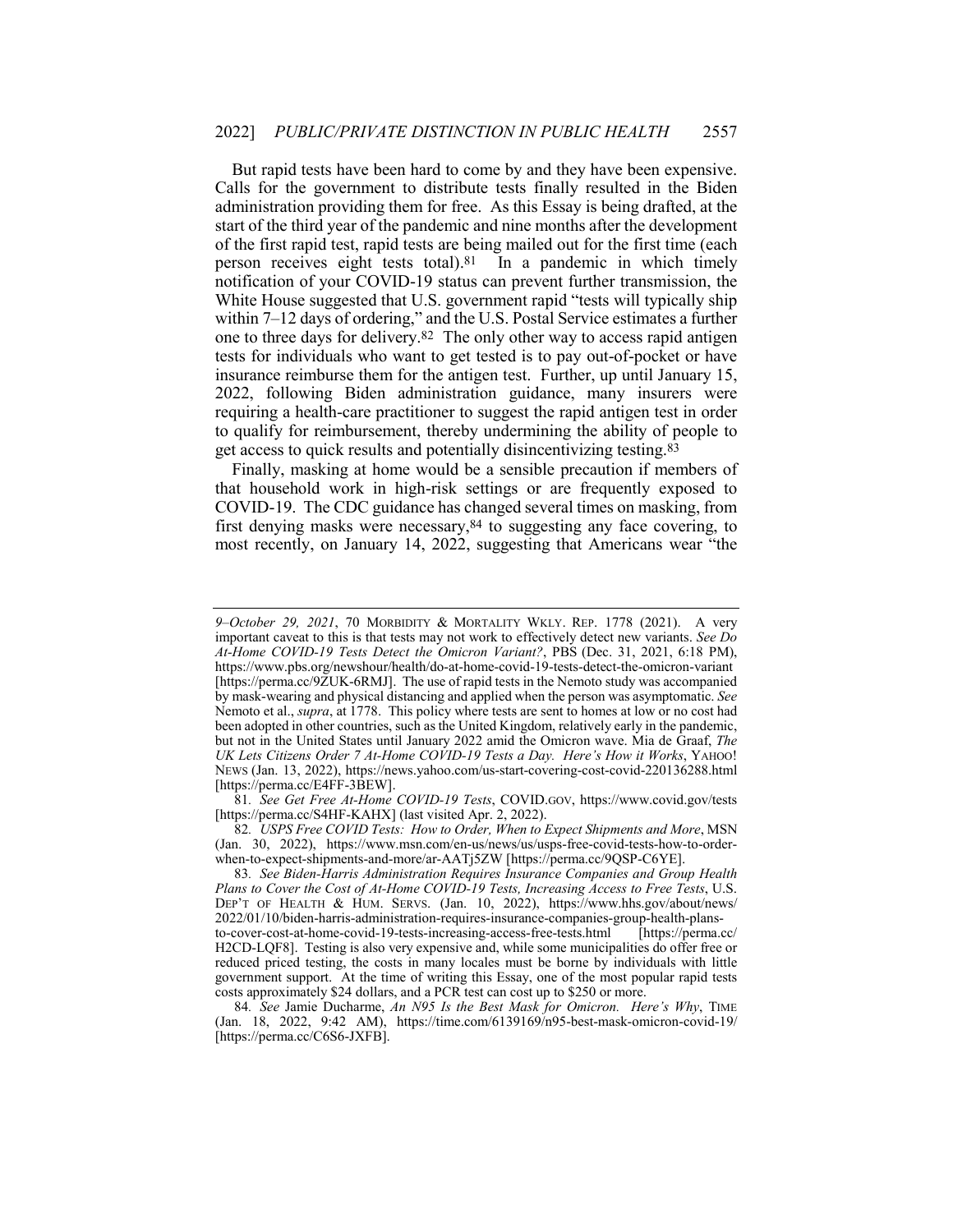most protective masks [they] can."85 What is clear is that masking works and high-quality masks are effective in preventing transmission in the home, at work, and among the general public.86 Distributing masks directly to people's homes would help address the issue of in-home transmission of COVID-19.87 This is particularly important as increasing numbers of Americans contract the virus and will likely be cared for by other members of their family.

Each of these proposed interventions, supported by public health scholars and advocates, could help to decrease in-home transmission of COVID-19. The powerful public/private divide, however, has cordoned off the home from public health intervention by the state.

#### **CONCLUSION**

This Essay has argued that the public/private distinction has led to the home being considered an exceptional space in the context of COVID-19. We have sought to highlight the way the public/private distinction has shaped public health policies that deepen some of the core structural inequalities that have characterized the COVID-19 pandemic. We have followed Frances Olsen in suggesting that the most valuable outcome of analyzing the COVID-19 response through the lens of the public/private divide is "to achieve . . . a rethinking of how the categories 'public' and 'private' are structured, [and] a deeper analysis of how the status quo is maintained [as a means of identifying] new approaches to theorizing social change."88 Indeed, while we have argued that the public/private divide operates as a deep "structure of consciousness," we also wish to emphasize that the categorization of public and private—and the separate spheres of family and market that it currently engenders—is nevertheless unstable, as we showed with the threefold historicization of the public/private distinction.<sup>89</sup> Professor Hila Shamir suggests that an alternative approach would be to "depart from the dichotomous architecture of the public/private distinction, and instead reveal the dynamic and unstable nature of each of the spheres and the division of labor between them."90 Such an approach to the public/private

<sup>85.</sup> David Shepardson & Lisa Baertlein, *U.S. CDC Urges Americans to Wear "Most Protective Masks You Can*,*"* REUTERS (Jan. 14, 2022, 5:33 PM), https://www.reuters.com/ world/us/us-cdc-recommends-americans-wear-most-protective-mask-you-can-2022-01-14/ [https://perma.cc/CBG7-YPWF].

<sup>86</sup>*. See* David Beier, *The Time Has Come for a Major National Effort on Mask Innovation*, MEDIUM (July 20, 2020), https://davidbeier.medium.com/the-time-has-come-for-a-majornational-effort-on-mask-innovation-8baf75b7617c [https://perma.cc/Z5UK-SK6M]; Abraar Karan et al., *Along with Vaccine Rollouts, the U.S. Needs a National Hi-Fi Mask Initiative*, STAT (Jan. 7, 2021), https://www.statnews.com/2021/01/07/national-hi-fi-mask-initiativeneeded-with-vaccine-rollouts/ [https://perma.cc/UT57-W36E].

<sup>87.</sup> One day before the CDC's latest mask guidance, President Joe Biden announced that the federal government would make high-quality masks available for free. *See* Shepardson & Baertlein, *supra* note 85.

<sup>88.</sup> Olsen, *supra* note 30, at 327.

<sup>89.</sup> This is a central claim of critical legal scholars and others. *See generally* Kennedy, *supra* note 43.

<sup>90.</sup> Shamir, *supra* note 32, at 9.